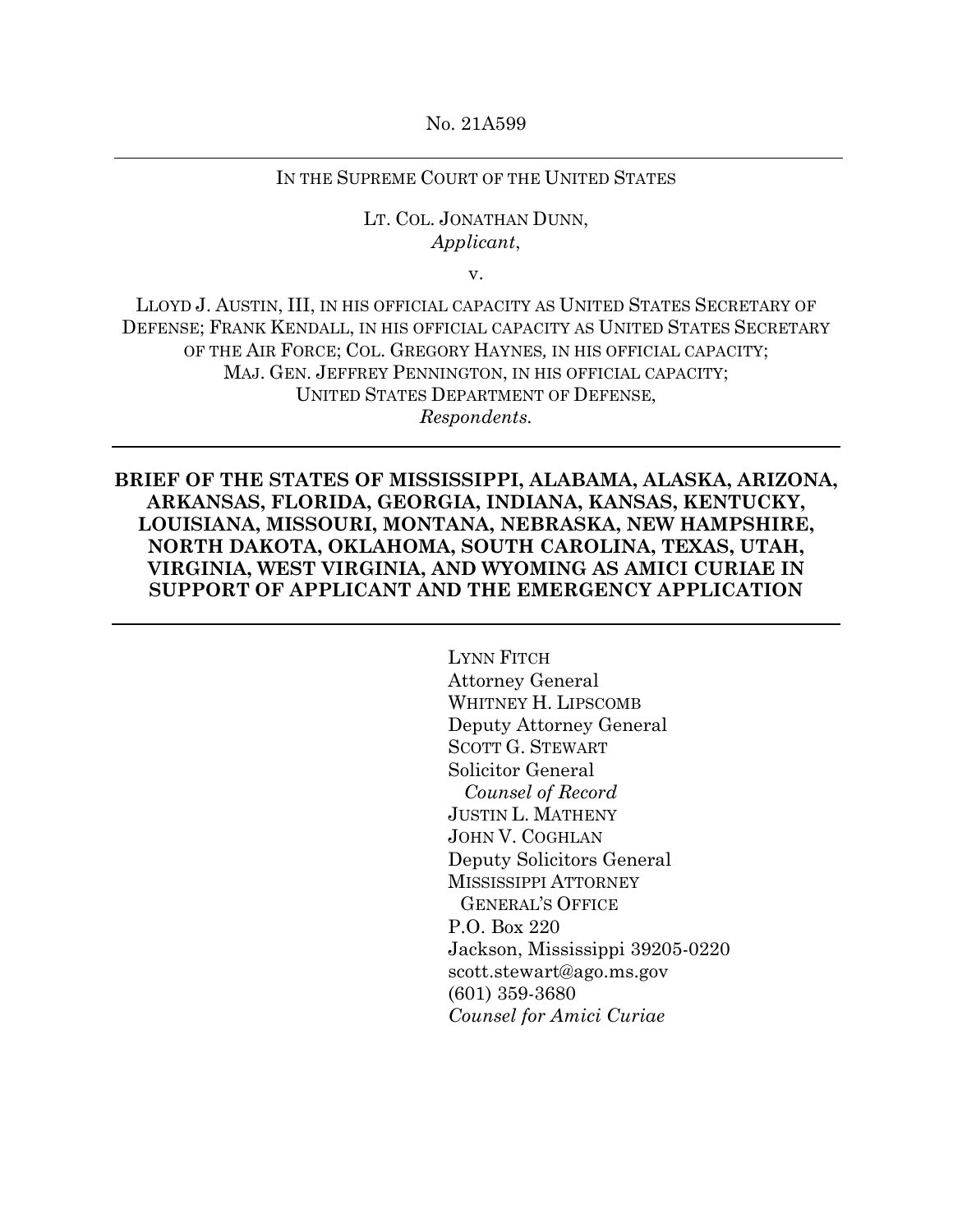# **TABLE OF CONTENTS**

| I.  | Deference Is Warranted For Military Decisions On Military Matters,<br>But Policymakers' Actions Can Erode The Deference That Policies |  |
|-----|---------------------------------------------------------------------------------------------------------------------------------------|--|
| II. | The Administration's Actions Over The Past Year Undermine Its Claim                                                                   |  |
|     |                                                                                                                                       |  |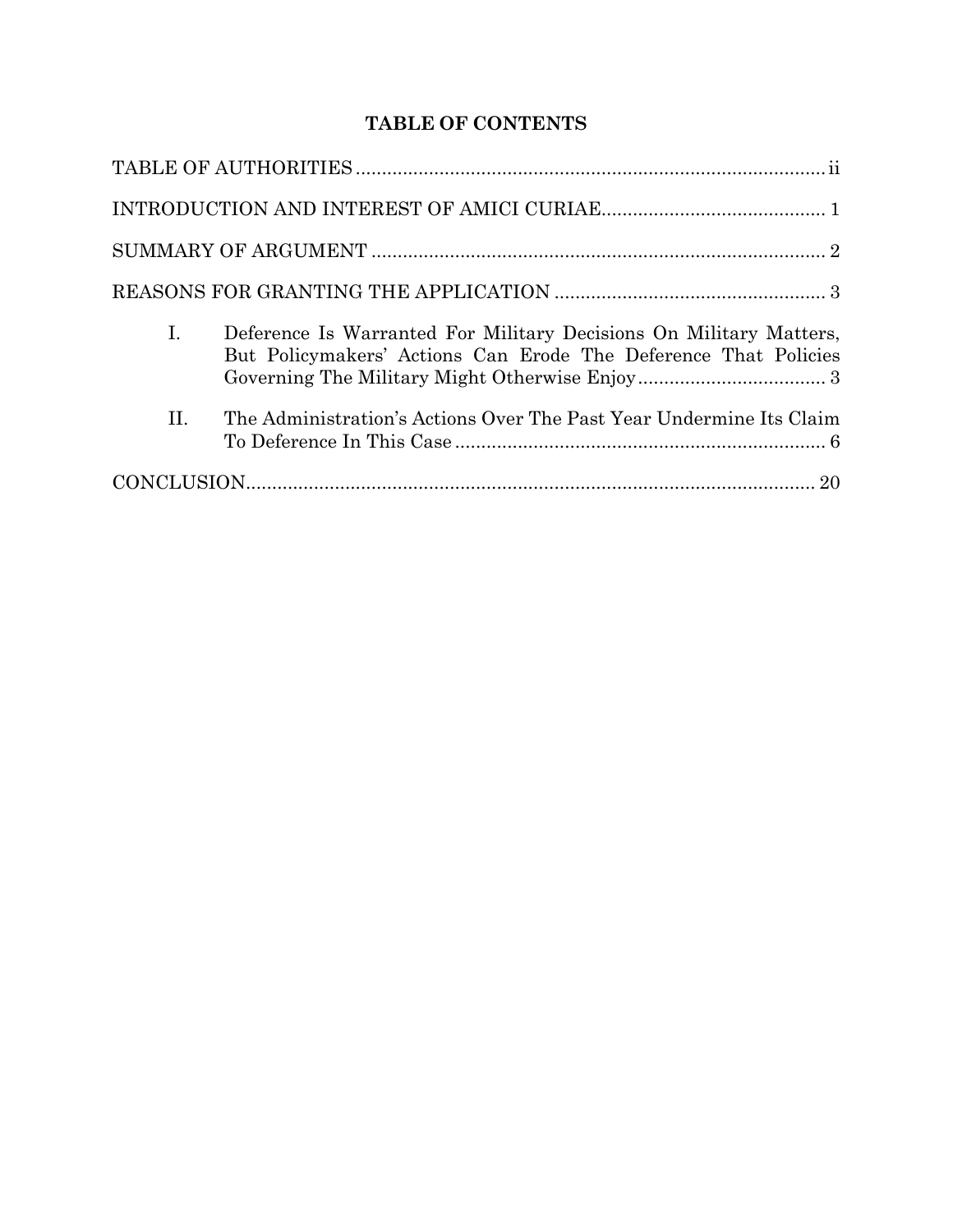# **TABLE OF AUTHORITIES**

## **Cases**

| Alabama Ass'n of Realtors v. HHS,                                            |
|------------------------------------------------------------------------------|
| Alabama Ass'n of Realtors v. HHS,                                            |
| Alabama Ass'n of Realtors v. HHS,                                            |
| Austin v. U.S. Navy Seals 1-26,<br>$\sim$ S. Ct. $\sim$ , No. 21A477,        |
| Biden v. Missouri,                                                           |
| BST Holdings, LLC v. OSHA,                                                   |
| Feds for Medical Freedom v. Biden,                                           |
| Feds for Medical Freedom v. Biden,<br>$-$ F.4th $-$ , No. 22-40043,          |
| Feds for Medical Freedom v. Biden,<br>$-$ F. Supp. 3d $-$ , No. 3:21-CV-356, |
| Florida v. HHS,                                                              |
| Georgia v. Biden,<br>$-$ F. Supp. 3d $-$ , No. 1:21-CV-163,                  |
| Gilligan v. Morgan,                                                          |
| Goldman v. Weinberger,                                                       |
| Holt v. Hobbs,                                                               |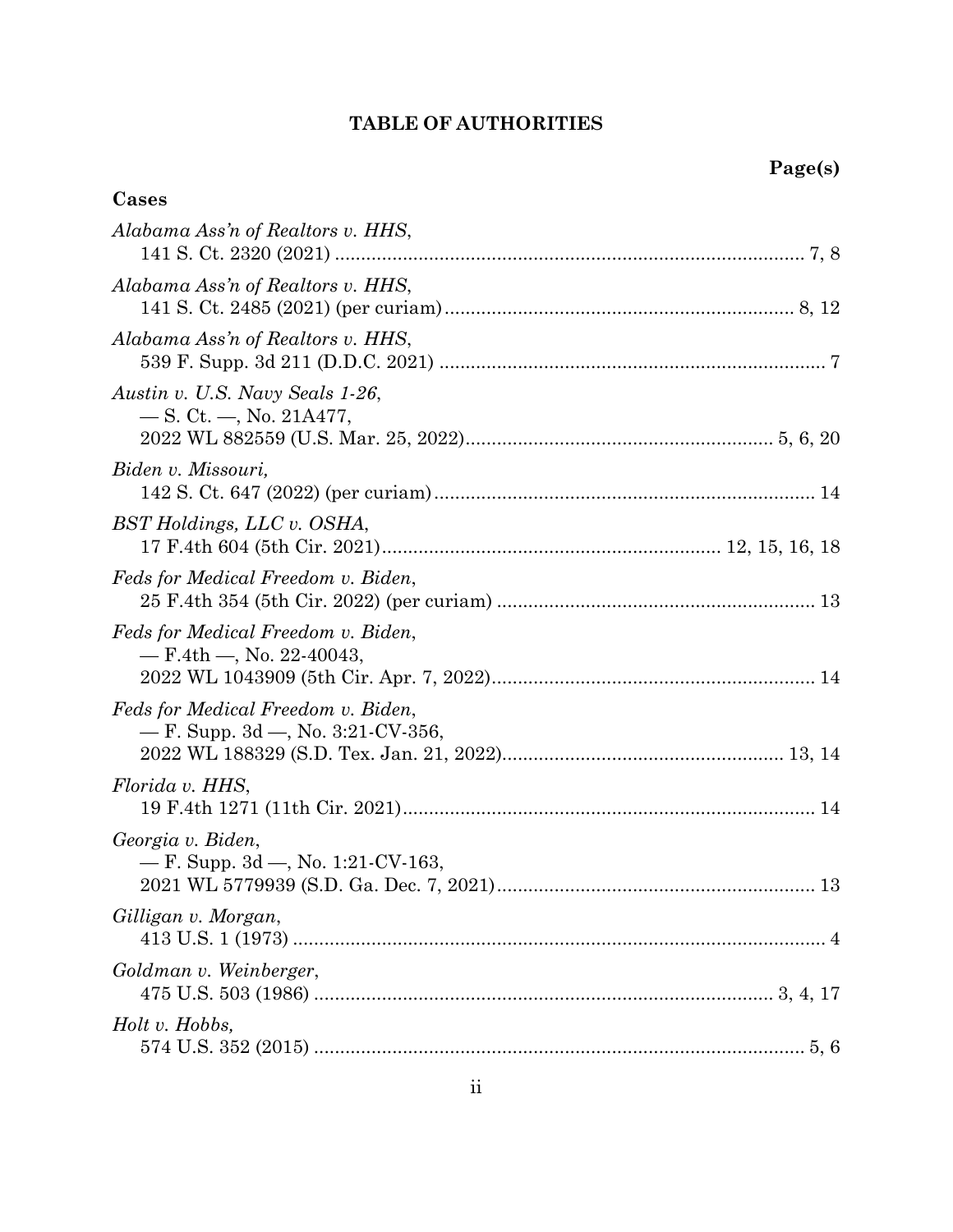# **Executive Orders**

| Executive Order 13999,               |  |
|--------------------------------------|--|
| Protecting Worker Health and Safety, |  |
|                                      |  |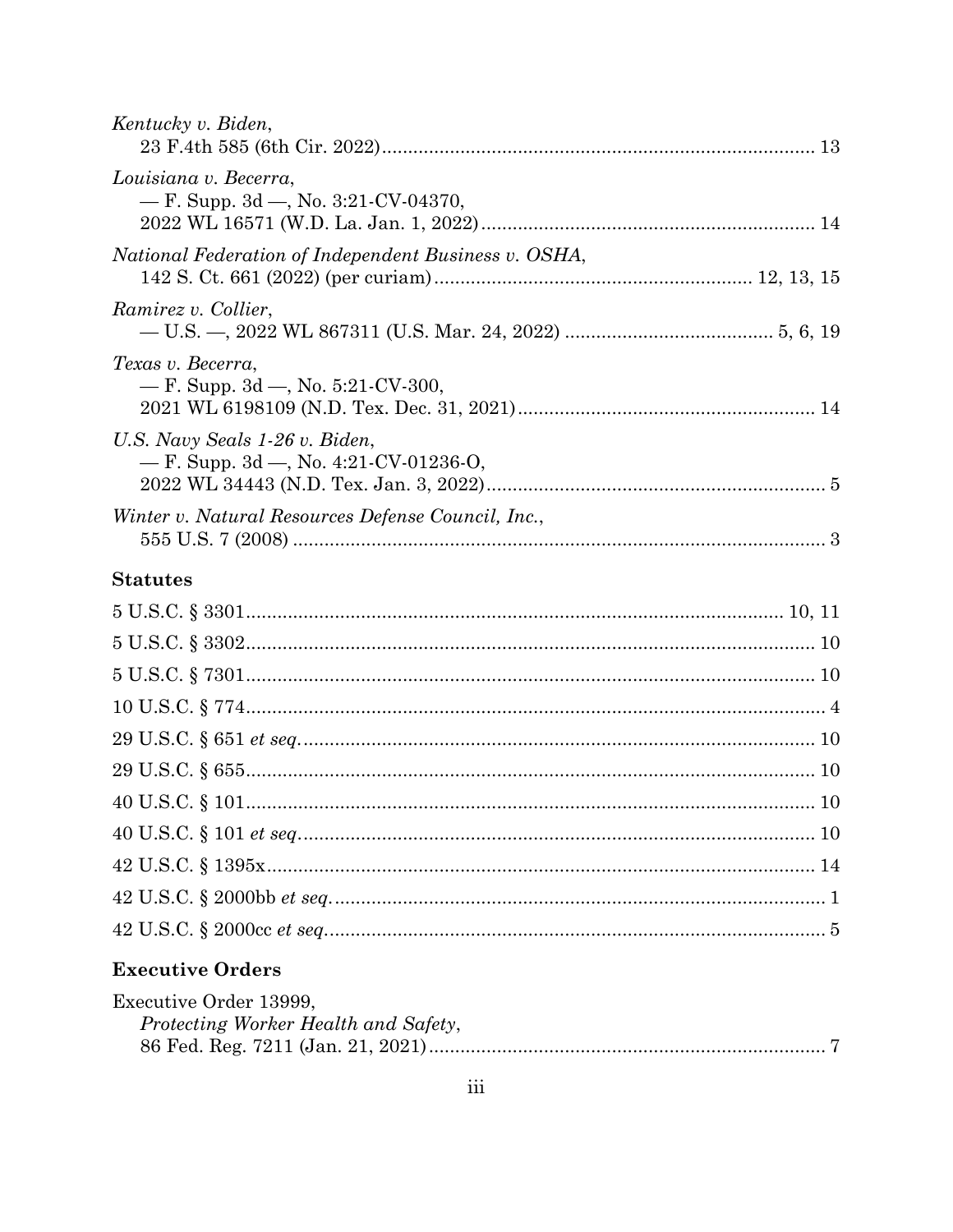| Executive Order 14042,<br>Ensuring Adequate COVID Safety Protocols for Federal Contractors,     |
|-------------------------------------------------------------------------------------------------|
| Executive Order 14043,<br>Requiring Coronavirus Disease 2019 Vaccination for Federal Employees, |
| Miss. Executive Order 1463                                                                      |
| Rulemakings                                                                                     |
| COVID-19 Vaccination and Testing; Emergency Temporary Standard,                                 |
| COVID-19 Vaccination and Testing; Emergency Temporary Standard,                                 |
| Medicare and Medicaid Programs;<br>Omnibus COVID-19 Health Care Staff Vaccination,              |
| Occupational Exposure to COVID-19; Emergency Temporary Standard,                                |
| Vaccine and Mask Requirements To Mitigate the Spread of<br>COVID-19 in Head Start Programs,     |
| <b>Other Authorities</b>                                                                        |
|                                                                                                 |
|                                                                                                 |
| Oral Argument Transcript,<br>National Federation of Independent Business v. OSHA,               |
| Callie Patteson,<br>Biden chief apparently admits vaccine mandate<br>'ultimate work-around,'    |
|                                                                                                 |
| U.S. Department of Defense,                                                                     |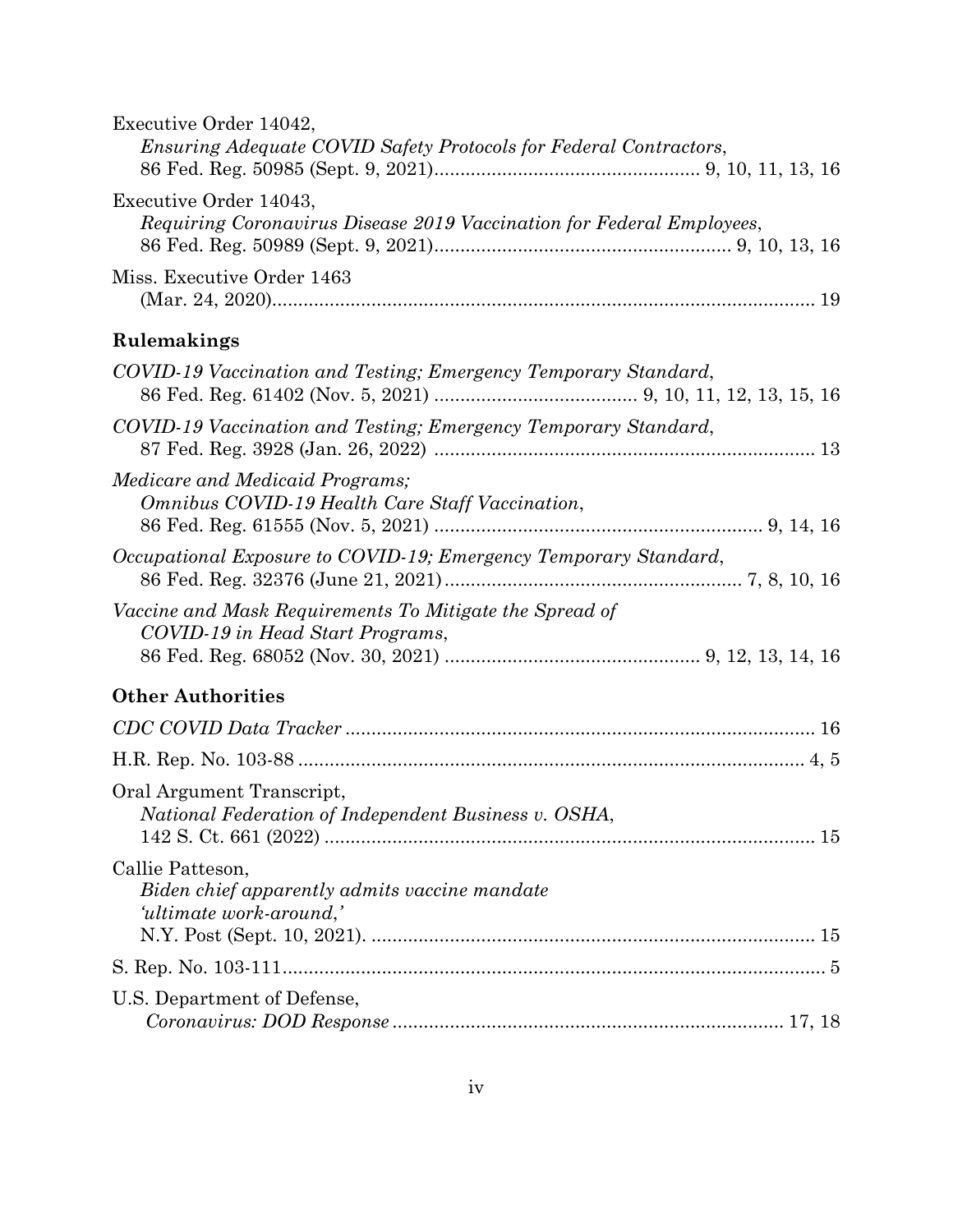| U.S. Air Force,                                                                                                                                                          |    |
|--------------------------------------------------------------------------------------------------------------------------------------------------------------------------|----|
| The White House,<br>Press Briefing by White House COVID-19 Response Team<br>and Public Health Officials                                                                  | 12 |
| The White House,<br>Remarks by President Biden Laying Out the Next Steps<br>in Our Effort to Get More Americans Vaccinated and<br>Combat the Spread of the Delta Variant |    |
| The White House,<br>Remarks by President Biden on Fighting the<br>COVID-19 Pandemic                                                                                      |    |
| The White House,<br>Remarks by President Biden After Meeting with<br>Members of the COVID-19 Response Team                                                               | 12 |
| The White House,<br>Remarks of President Joe Biden—<br>State of the Union Address As Prepared for Delivery                                                               |    |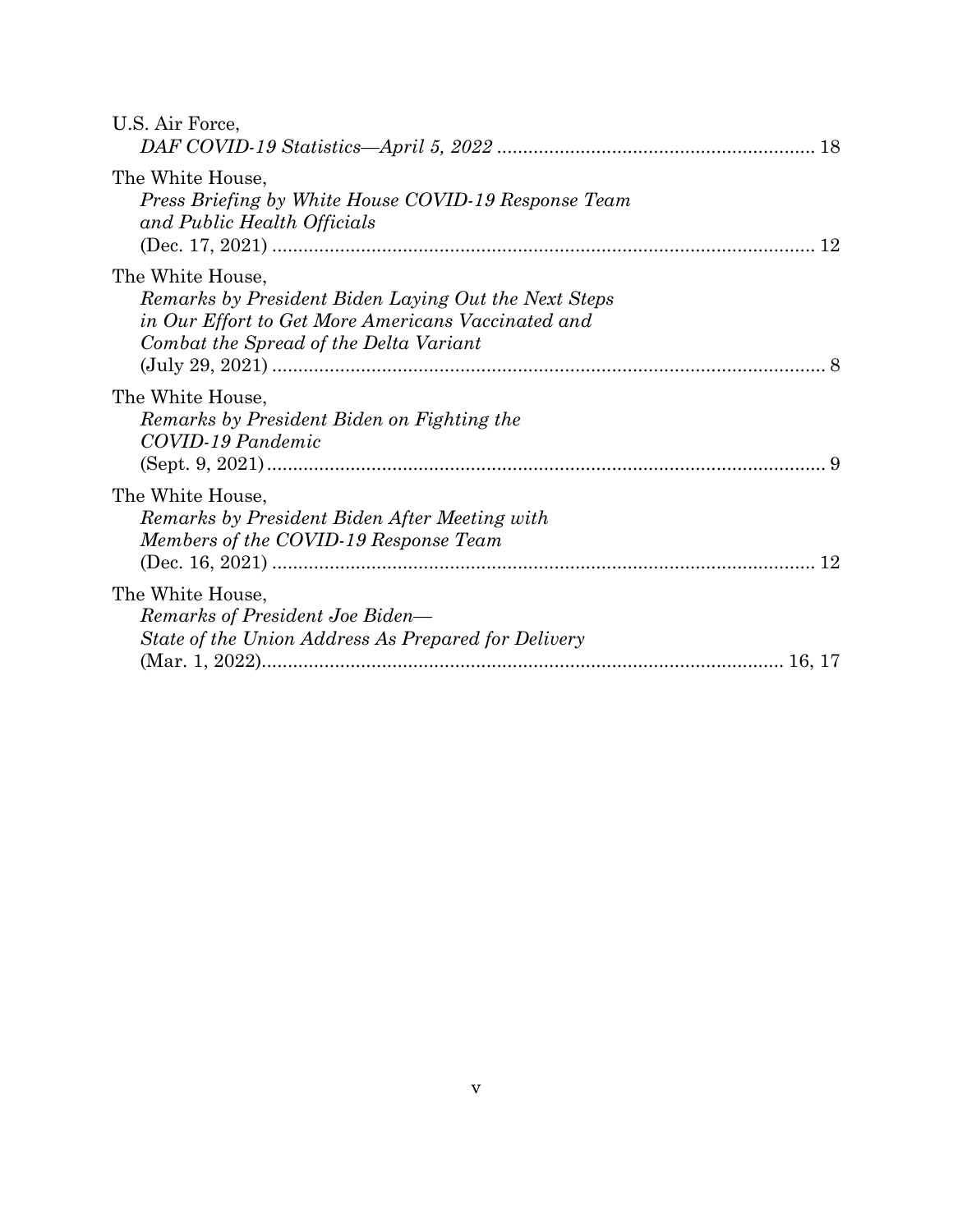### **INTRODUCTION AND INTEREST OF AMICI CURIAE[\\*](#page-6-0)**

Amici curiae are the States of Mississippi, Alabama, Alaska, Arizona, Arkansas, Florida, Georgia, Indiana, Kansas, Kentucky, Louisiana, Missouri, Montana, Nebraska, New Hampshire, North Dakota, Oklahoma, South Carolina, Texas, Utah, Virginia, West Virginia, and Wyoming. Amici regularly confront the challenge presented in this case, where a sincere claim of religious freedom competes with powerful government interests. Every day, amici pursue such interests managing prisons, maintaining public order, enforcing drug laws, policing, quelling violence, overseeing public property, and more. At the same time, amici are committed to protecting religious freedom. All amici respect the restrictions imposed by the Free Exercise Clause, several amici have enacted statutes analogous to the federal Religious Freedom Restoration Act, 42 U.S.C. § 2000bb *et seq.* (RFRA), and amici regularly defend religious liberty in litigation.

Amici know well the challenges that come with these competing commitments, and so amici respect the challenge the federal government faces in this case. In areas of particularly sensitive government interests, amici agree that courts should respect the professional judgments of experienced officials. In military affairs, for example, military officials exercising professional judgment are due respect for their decisions. The same holds true at the state level. The prison-safety decisions of state correctional authorities, for example, deserve respect.

But even when government interests are compelling, religious exercise demands respect too. The amici States have a powerful interest in holding true the balance between pursuing important state interests and protecting sincerely held religious beliefs. Respect for policymakers' judgments should not be permitted to mask abuse of religious freedom.

<span id="page-6-0"></span><sup>\*</sup> Counsel of record for all parties received notice of undersigned counsel's intent to file this brief. Applicant consents to the filing of this brief; respondents take no position.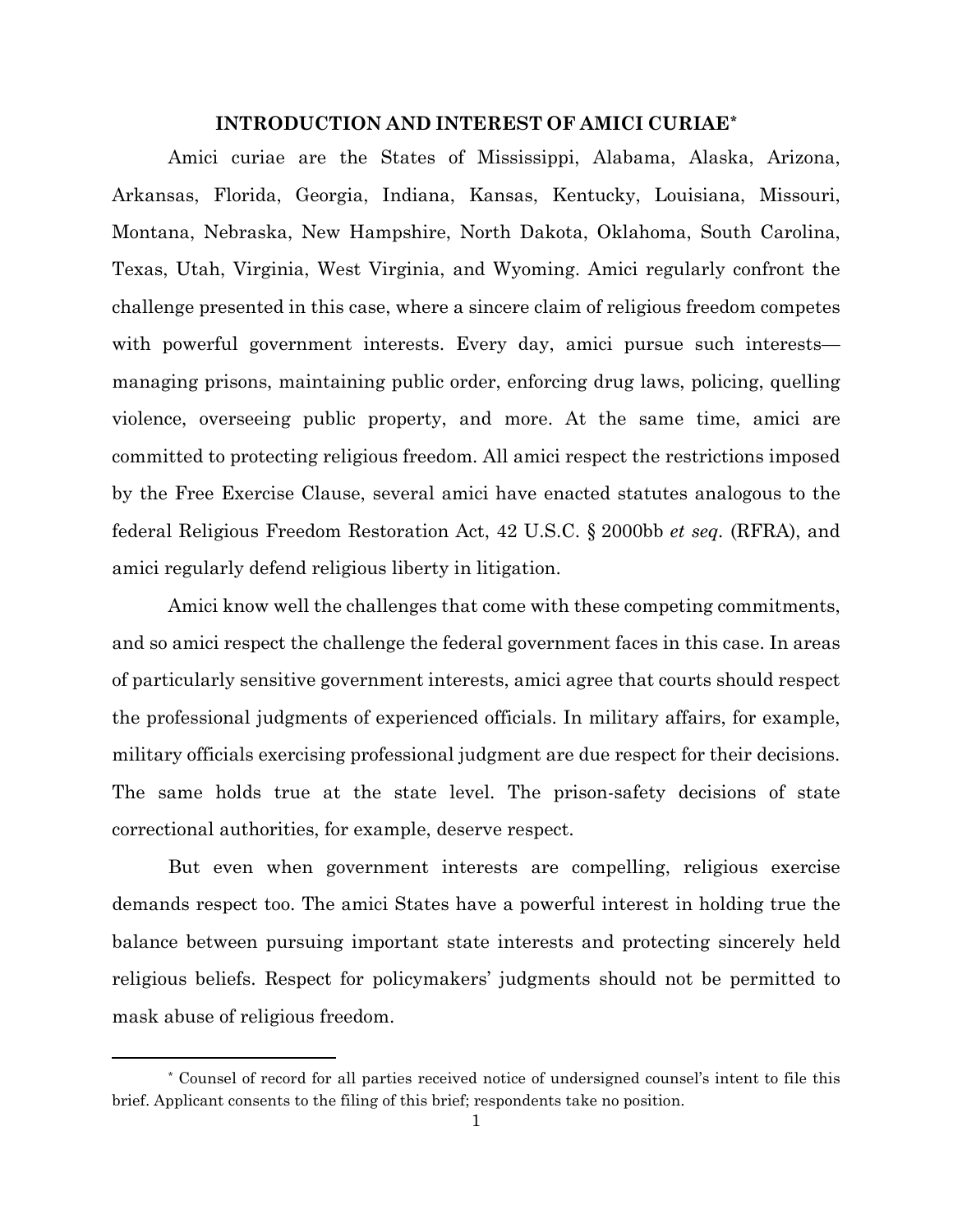The amici States have still further experience of special relevance to this case. For years now, the States have managed the COVID-19 pandemic in their own borders. The States have seen what works in managing COVID-19, what does not work, and how fundamental freedoms—such as religious exercise—can flourish even in the pandemic. And over the past year, amici have challenged many of the federal government's major policies addressing the pandemic. The States know well the federal government's COVID-19 response. That response has been beset by tenuous claims of legal authority, policies adopted despite the evidence undercutting them, and a willingness to override basic liberties. The federal government has often claimed deference in urging courts to let its policies stand. It invokes deference again in this case.

This brief is submitted in light of the amici States' experience defending religious freedom, promoting government interests that may compete with religious exercise, managing COVID-19 within their borders, and successfully challenging the legality of the Administration's response to the pandemic. The brief explains that the Administration's actions over the past year should—even in the sensitive context of military affairs—make this Court skeptical of its claims for deference.

#### **SUMMARY OF ARGUMENT**

This Court should discount the Administration's claim to deference for its decision refusing to accommodate Lt. Col. Dunn's sincerely held religious belief.

I. This Court has at times afforded deference to military authorities on military matters. The Administration claims that it is due such deference here. Deference to military authorities makes sense when those authorities' judgments reflect trustworthy, non-political assessments of sensitive matters within their unique expertise. But policymakers can, through their actions, erode those assumptions and the deference that might otherwise be due.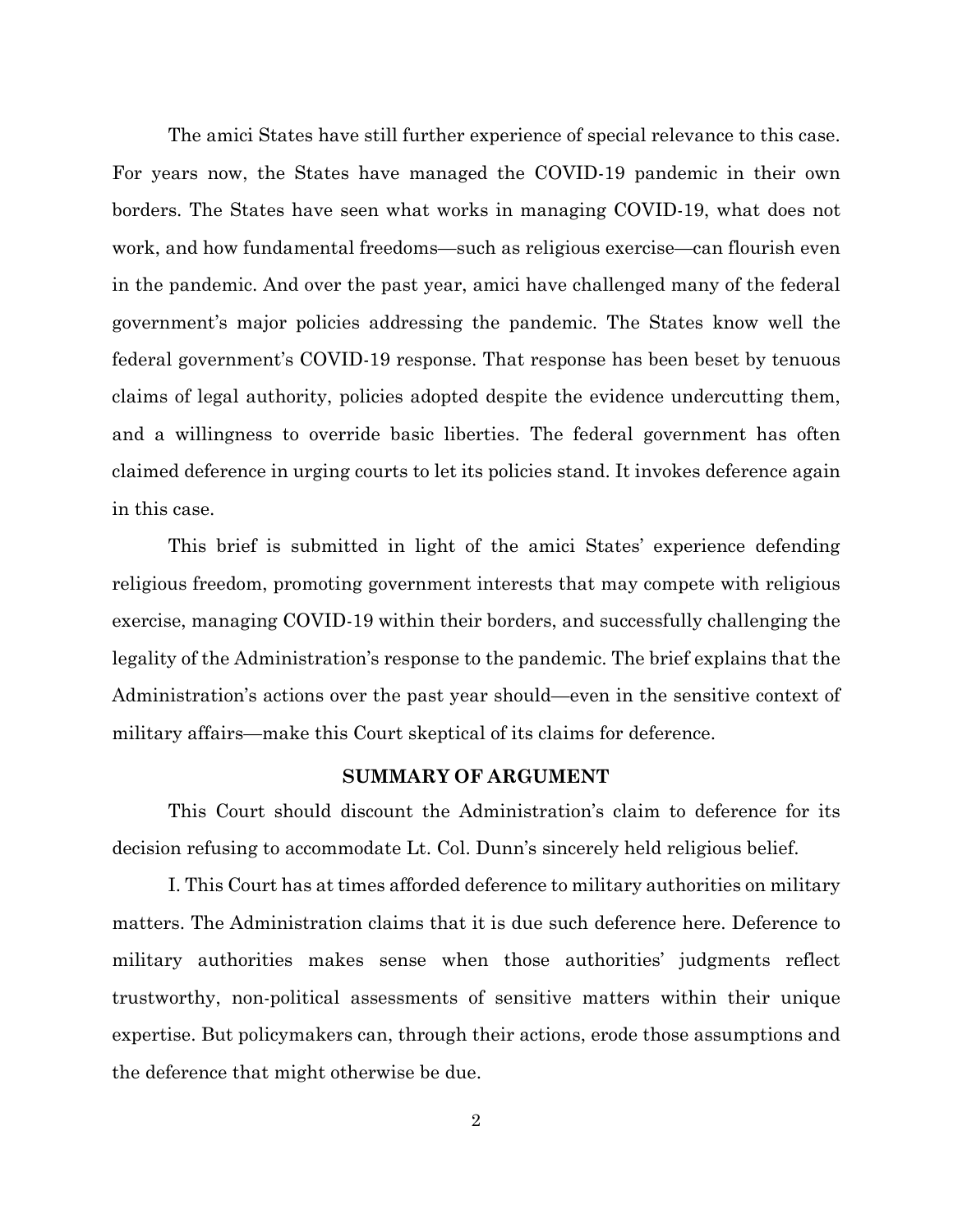II. This Court should discount the Administration's claim to deference in this case. The Administration's COVID-19 response—particularly its package of vaccine mandates—and the facts of Lt. Col. Dunn's case undermine its claim for deference. In the past year, courts have recognized the overreaching and flawed claims of legal authority underlying the Administration's response, the tension between its policies and the facts, and its inconsistent statements and actions that undercut its claims of good faith and suggest pretext. These recurring features of the Administration's response, evident again in this case, provide a solid basis to believe that its actions toward Lt. Col. Dunn reflect political motivations rather than military judgment.

### **REASONS FOR GRANTING THE APPLICATION**

## **I. Deference Is Warranted For Military Decisions On Military Matters, But Policymakers' Actions Can Erode The Deference That Policies Governing The Military Might Otherwise Enjoy.**

In some contexts, "courts must give great deference to the professional judgment of military authorities concerning the relative importance of a particular military interest." *Goldman v. Weinberger*, 475 U.S. 503, 507 (1986). But such deference rests on the presumption that military authorities are making judgments based on trustworthy, non-political assessments within their unique expertise. When policymakers' actions erode that presumption, they erode any claim for deference.

"[M]ilitary interests do not always trump other considerations." *Winter v. Natural Resources Defense Council, Inc.*, 555 U.S. 7, 26 (2008). The deference afforded to military officials stems from a recognition that "to accomplish its mission the military must foster instinctive obedience, unity, commitment, and esprit de corps." *Goldman*, 475 U.S. at 507. This Court has accordingly afforded deference to decisions made by "military authorities" concerning a "military interest." *Ibid.* In *Goldman*, a case decided before RFRA's enactment, this Court upheld Air Force regulations on uniform dress that prevented the petitioner from wearing a yarmulke. *Id.* at 504, 510.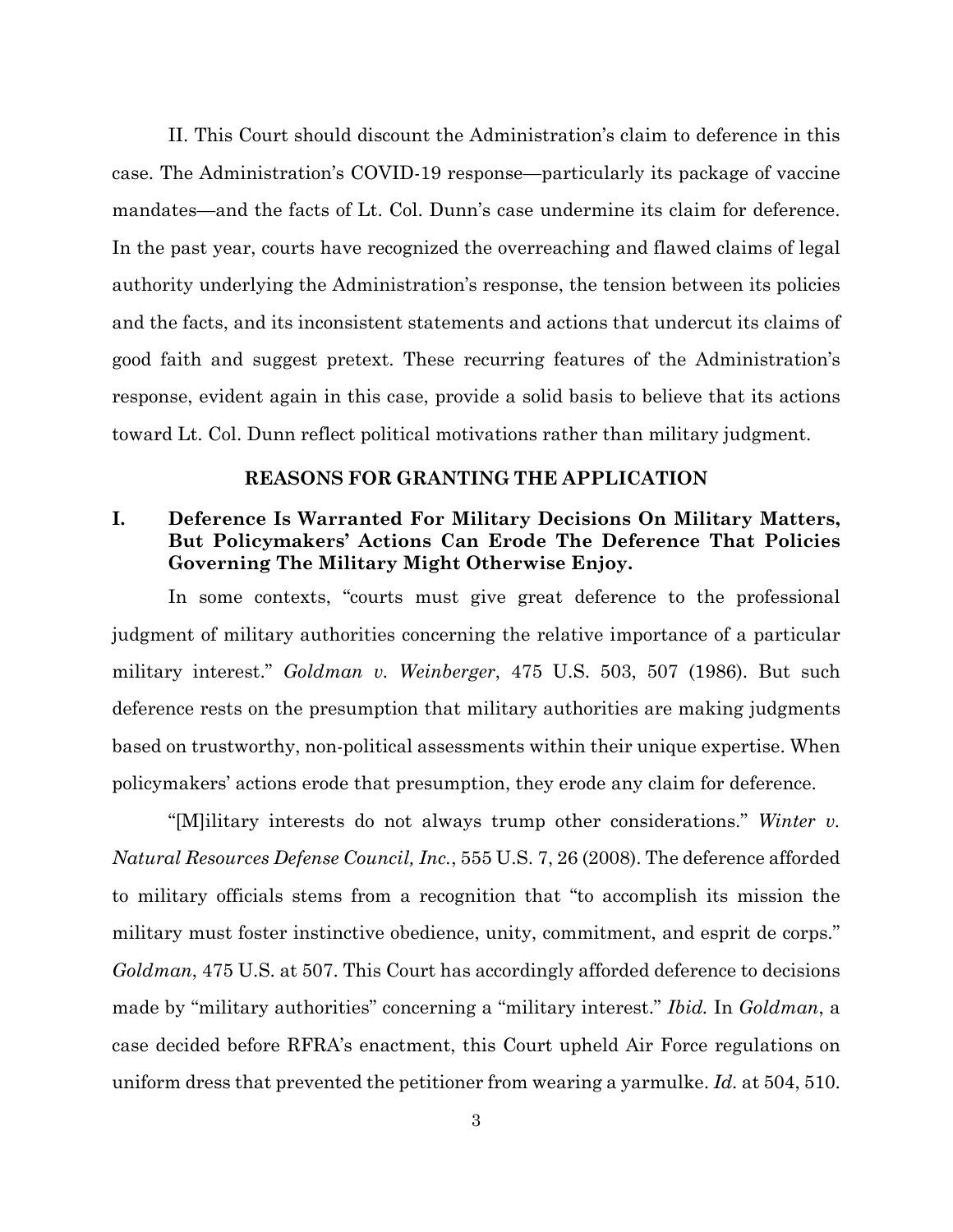In recognizing that deference to the military was warranted, this Court noted that the policy was put in place by "the appropriate military officials" who were exercising "their considered professional judgment." *Id.* at 509. The Court thus did not question the military's stated need for uniformity—though it exercised judgment in concluding that the policies "reasonably and evenhandedly regulate dress" in the interest of that stated need. *Id.* at 510, *superseded by statute*, 10 U.S.C. § 774.

Cabining deference to military decisions by military authorities makes sense. "The complex, subtle, and professional decisions as to the composition, training, equipping, and control of a military force are essentially professional military judgments," even though such judgments are ultimately subject to civilian control through elected leaders. *Gilligan v. Morgan*, 413 U.S. 1, 10 (1973); *see id.* at 10-12 (holding that a question concerning the proper training, equipping, and control of the Ohio National Guard was a non-justiciable political question). Though civilian leaders may exercise their own judgment based on the expertise and recommendations of their professional military advisors, it is military professionals themselves who can fully appreciate the "complex" and "subtle" decisions that must be made. Policy decisions that apply to the military but are made without that professional advice, however, are like the decisions made by those same policymakers in non-military areas.

Congress recognized the limits of military deference when enacting RFRA. Nothing in RFRA's text or structure removes the military from the obligation to respect religious exercise. RFRA's history reflects that this was no accident. The House Report did recognize that "religious liberty claims in the context of prisons and the military present far different problems for the operation of those institutions than they do in civilian settings." H.R. Rep. No. 103-88 at 8. But, the Report said, even in the military context, "[s]eemingly reasonable regulations" that are based on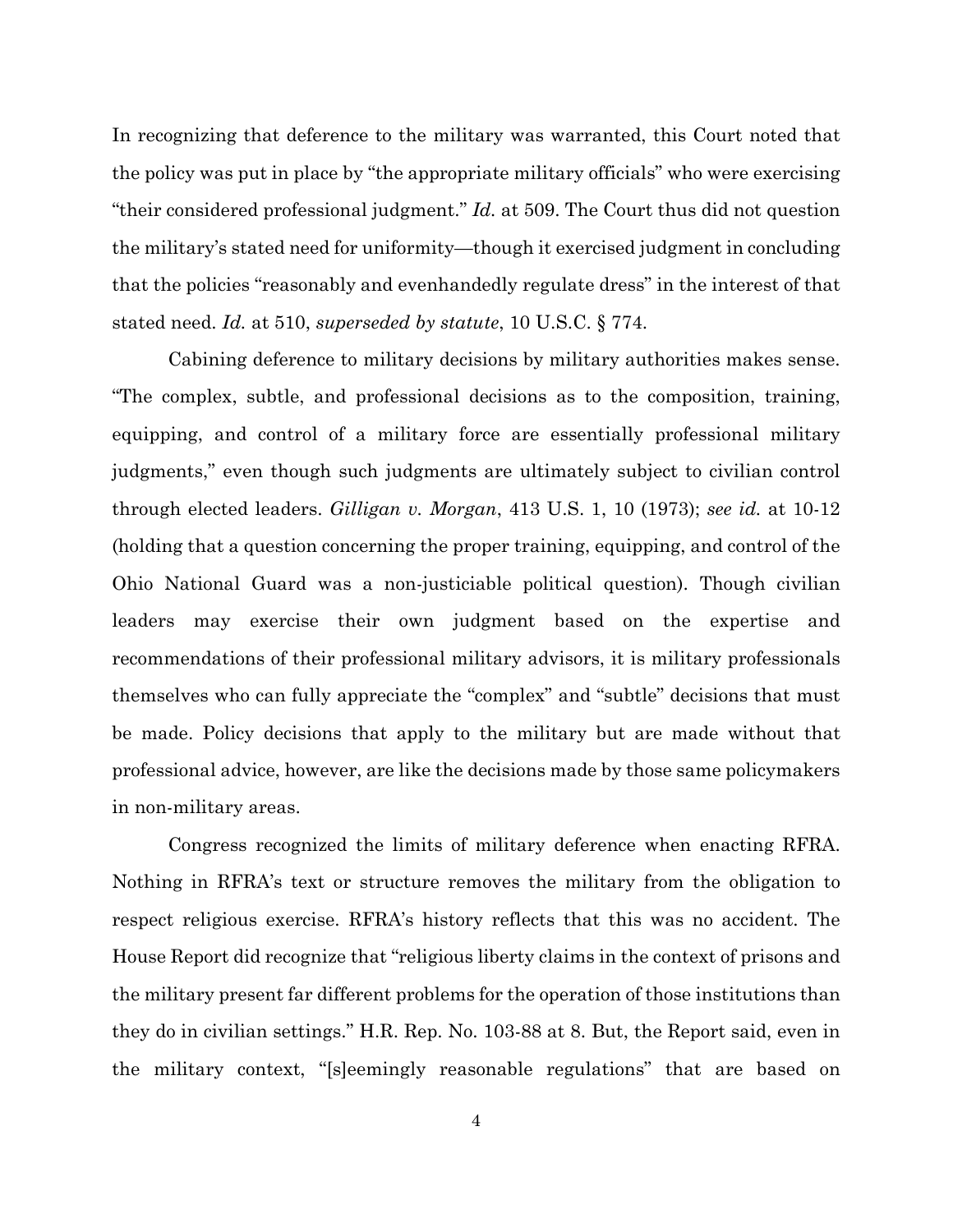"speculation," "exaggerated fears," or "thoughtless policies" "cannot stand." *Ibid.* The Senate Report reflects a similar understanding that religious liberty can and should be protected in the military: "The committee is confident that the bill will not adversely impair the ability of the U.S. military to maintain good order, discipline, and security." S. Rep. No. 103-111 at 12.

This Court has recognized limits on claims of deference in the similarly sensitive, government-interest-laden prison context under the Religious Land Use and Institutionalized Persons Act, 42 U.S.C. § 2000cc *et seq.*, RFRA's "sister statute." *Ramirez v. Collier*, — U.S. —, 2022 WL 867311, at \*8 (U.S. Mar. 24, 2022). In *Ramirez*, this Court recognized that it was "not enough" to simply "defer to [officials'] determination" about when an individual's religious liberties must give way, particularly where history provides good reason to question that determination. *Id.* at \*10; *see also id.* at \*18 (Kavanaugh, J., concurring) ("As the Court explains, experience matters in assessing whether less restrictive alternatives could still satisfy the State's compelling interest."). And in *Holt v. Hobbs,* 574 U.S. 352 (2015), this Court rejected the proposition that "respect" for prison officials' expertise "in running prisons" calls for "unquestioning acceptance" of their claims that prison management requires curbing religious liberty. *Id.* at 364.

Recent litigation culminating in this Court's order in *Austin v. U.S. Navy Seals 1-26*, — S. Ct. —, No. 21A477, 2022 WL 882559 (U.S. Mar. 25, 2022), illustrates these points. There, the district court's injunction both protected the servicemember respondents from discipline or discharge due to their unvaccinated status and also prevented military professionals from considering respondents' vaccination status when making deployment, assignment, and other operational decisions. *Id.* at \*1; *U.S. Navy Seals 1-26 v. Biden*, — F. Supp. 3d —, No. 4:21-CV-01236-O, 2022 WL 34443, at \*14 (N.D. Tex. Jan. 3, 2022). This Court granted the federal government's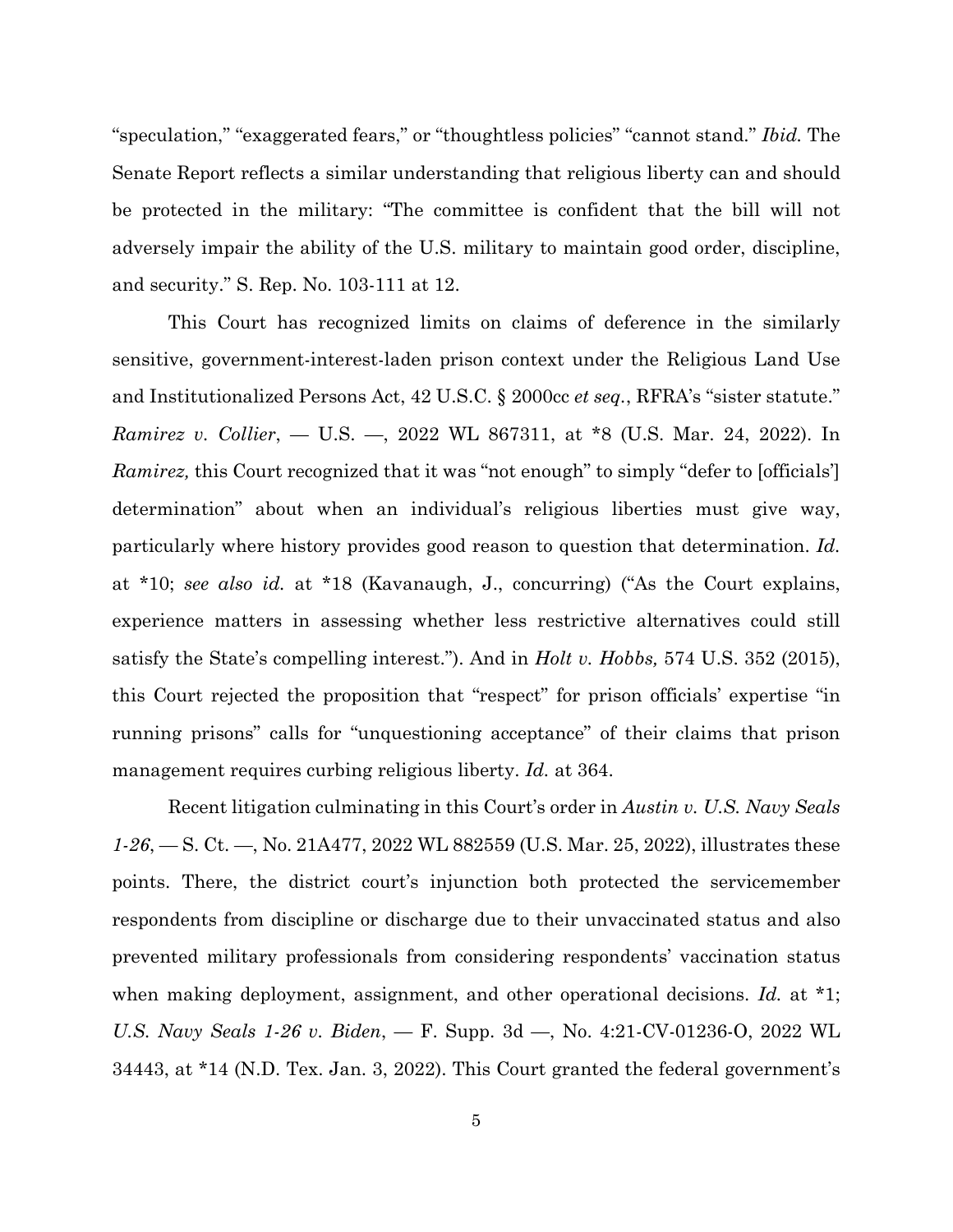request to stay the latter part of the injunction while leaving in place the first part, which the federal government notably had not asked to be stayed. *U.S. Navy Seals 1- 26*, 2022 WL 882559, at \*1; *see* Application for a Partial Stay of the Injunction Issued by the United States District Court for the Northern District of Texas 2-3, *Austin v. U.S. Navy Seals 1-26*, 2022 WL 882559 (U.S. Mar. 25, 2022) (No. 21A477) (explaining that the government was not seeking "to stay the portion of the injunction that protects respondents from discipline or discharge for remaining unvaccinated"). The federal government had a stronger claim to the stay it sought: COVID-19 vaccination status could be more relevant to military decisions—such as operational decisions concerning Special Forces units whose deployment may require close-quarters operation—than to decisions in some other contexts. *See U.S. Navy Seals 1-26*, 2022 WL 882559, at \*1 (Kavanaugh, J., concurring) ("[T]he Navy has an extraordinarily compelling interest in maintaining strategic and operational control over the assignment and deployment of *all Special Warfare personnel*—including control over decisions about military readiness. And no less restrictive means would satisfy that interest *in this context*.") (emphases added). But different considerations would apply to basic decisions to discipline or discharge servicemembers because they requested religious exemptions or are unvaccinated. As in *Ramirez* and *Holt*, when facing that question, courts must squarely consider the competing interests without "unquestioning acceptance" of the government's decision. *Holt,* 574 U.S. at 364.

## **II. The Administration's Actions Over The Past Year Undermine Its Claim To Deference In This Case.**

In defending its refusal to afford Lt. Col. Dunn a religious exemption, the Administration has invoked the deference afforded to military authorities on military matters. It cites the circumstances presented by COVID-19 and the military's "vital interest" in maintaining a capable fighting force. Response to Emergency Motion for Injunction Pending Appeal 11, *Dunn v. Austin,* No. 22-15286 (9th Cir. Mar. 16, 2022).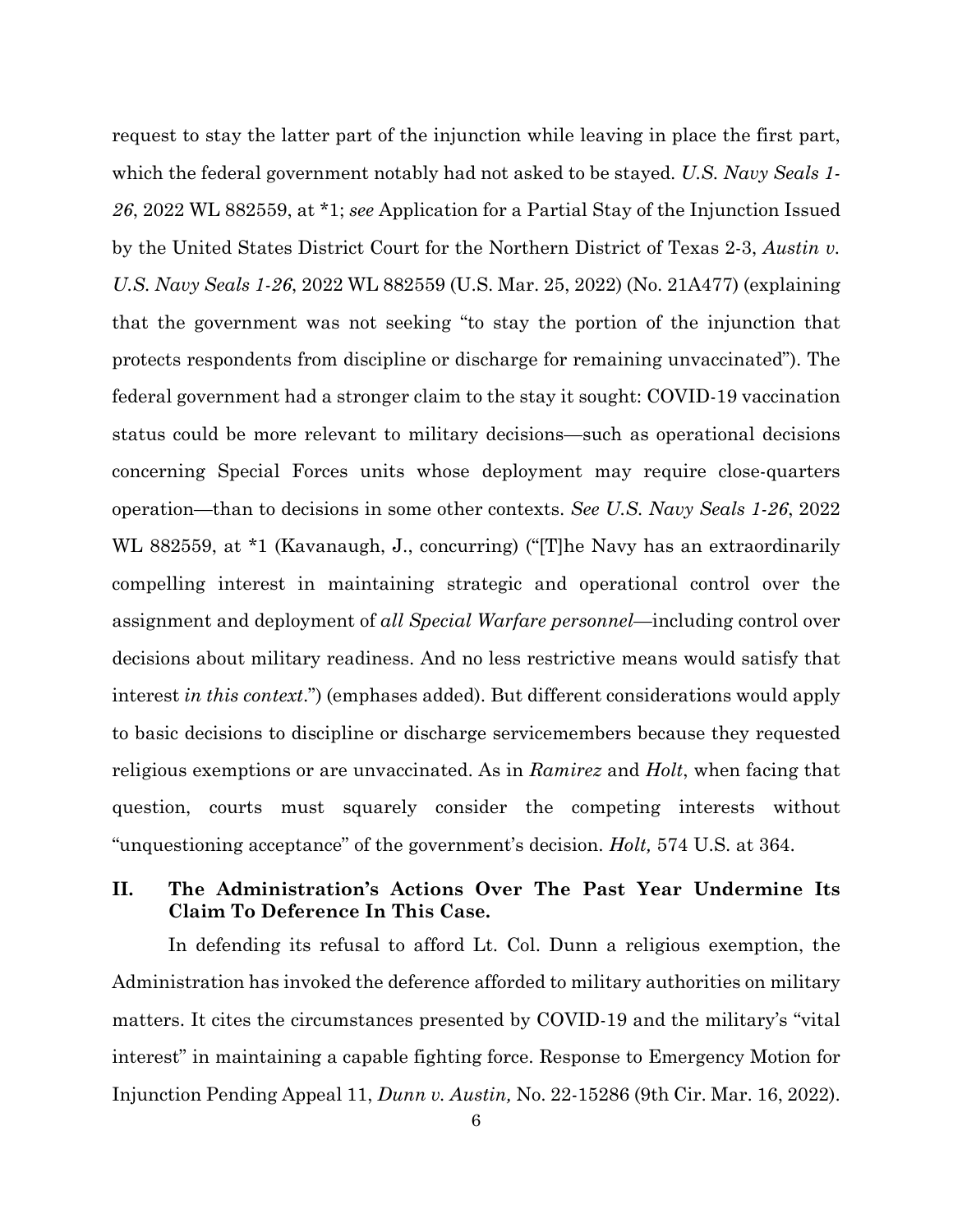Given the Administration's actions in its COVID-19 response and the facts presented in Lt. Col. Dunn's case, this Court should discount its claims to deference here.

1. When President Biden took office in January 2021, his Administration began taking steps to respond to the COVID-19 pandemic. An early step was to direct the Department of Labor's Occupational Safety and Health Administration (OSHA) to consider whether "any emergency temporary standards on COVID-19 … are necessary" and, if so, to "issue them by March 15, 2021." Executive Order 13999 § 2(b), *Protecting Worker Health and Safety*, 86 Fed. Reg. 7211, 7211 (Jan. 21, 2021). Although no such action was taken by March 15, OSHA issued an emergency temporary standard on June 21, 2021, requiring healthcare providers to develop plans to reduce COVID-19 transmission in the workplace. *Occupational Exposure to COVID-19; Emergency Temporary Standard*, 86 Fed. Reg. 32376 (June 21, 2021) (Healthcare ETS). The Healthcare ETS stated that COVID-19 vaccines were "safe and highly effective," yet did not mandate vaccination. *Id.* at 32377.

Days after the Healthcare ETS was issued, this Court addressed an emergency application seeking relief from the Center for Disease Control's (CDC) nationwide moratorium on evictions. The district court had granted summary judgment—ruling the moratorium unlawful—but it granted the federal government's request to stay that judgment pending appeal. *Alabama Ass'n of Realtors v. HHS*, 539 F. Supp. 3d 211, 218 (D.D.C. 2021). This Court denied the request to vacate the stay, though four Justices noted that they would have granted the request. *Alabama Ass'n of Realtors v. HHS*, 141 S. Ct. 2320, 2320 (2021). Justice Kavanaugh wrote a concurring opinion, noting that he believed that the CDC "exceeded its existing statutory authority by issuing a nationwide eviction moratorium." *Ibid.* (concurrence). Justice Kavanaugh emphasized that the moratorium was set to expire in a few weeks, at which time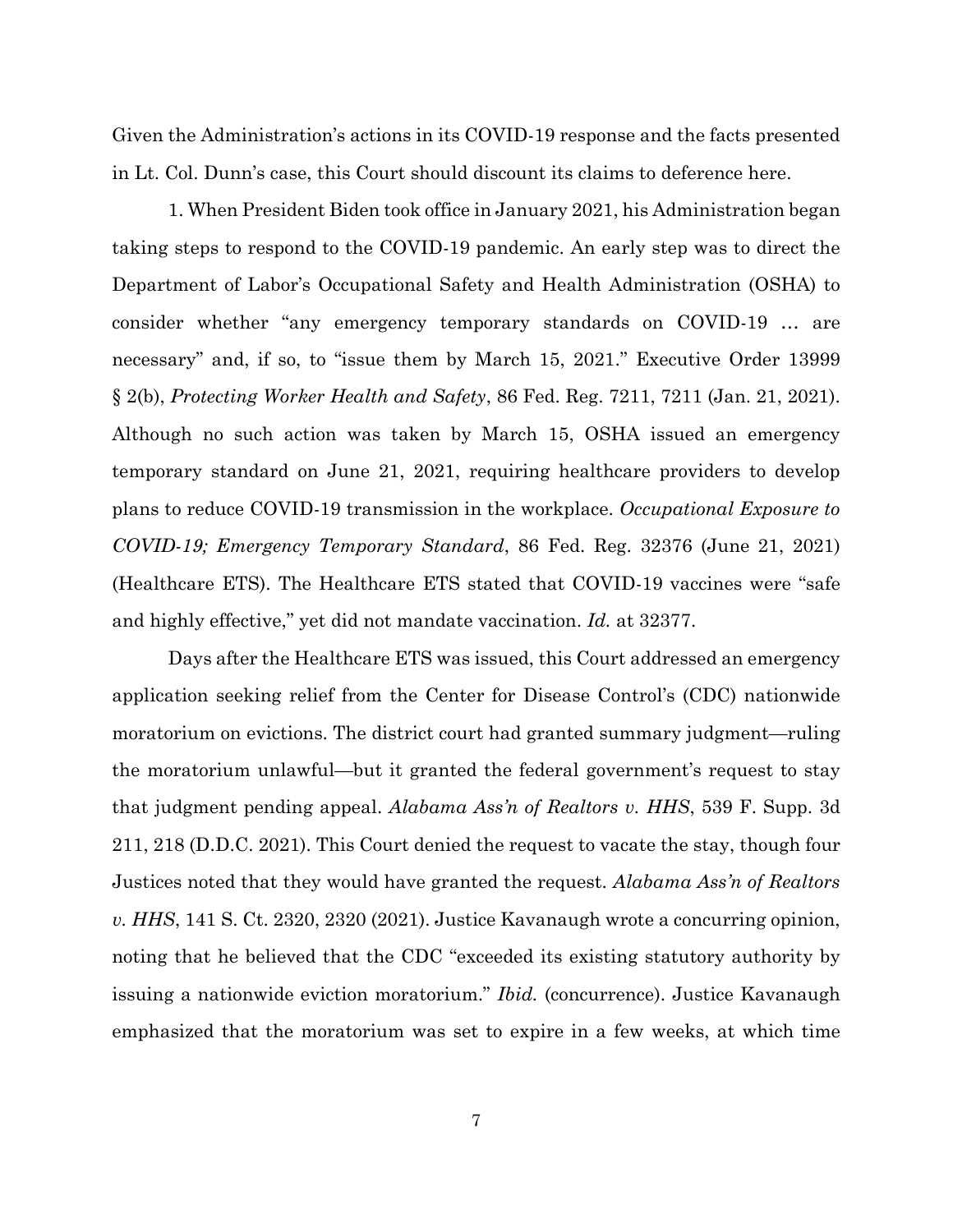"clear and specific congressional authorization (via new legislation) would be necessary for the CDC to extend the moratorium." *Id.* at 2321.

Despite a strong signal that five Justices believed that the moratorium was unlawful, the Administration reissued it days after it expired. The matter was soon back in this Court. This time the Court ruled that the moratorium was likely unlawful. *Alabama Ass'n of Realtors v. HHS*, 141 S. Ct. 2485, 2490 (2021) (per curiam). This Court explained that the Administration's "claim of expansive authority" under the relevant statute "is unprecedented. Since that provision's enactment in 1944, no regulation premised on it has even begun to approach the size or scope of the eviction moratorium." *Id.* at 2489.

Around the time of the eviction moratorium's defeat, President Biden grew frustrated with the country's vaccination rate. He asked his Administration to develop plans to mandate vaccination, despite prior policies (like the Healthcare ETS) stopping short of such action. The first such mandate was the one at issue in this case, applicable to the armed forces. On July 29, 2021, the President announced that he was "asking the Defense Department to look into how and when they will add COVID-19 to the list of vaccinations our armed forces must get." The White House, *Remarks by President Biden Laying Out the Next Steps in Our Effort to Get More Americans Vaccinated and Combat the Spread of the Delta Variant* (July 29, 2021), https://bit.ly/3xeUG39. On August 9, Secretary of Defense Lloyd Austin sent a memo to Department employees noting that "President Biden asked me to consider how and when we might add the coronavirus disease 2019 (COVID-19) vaccines to the list of those required for all Service members." Defendants' Opposition to Plaintiff's Motion for Temporary Restraining Order, Ex. 1 at 1, *Dunn v. Austin,* No. 2:22-cv-00288 (E.D. Cal. Feb. 18, 2022). Secretary Austin made the military vaccine mandate official on August 24, in a memo to senior Department leadership. *Id.*, Ex. 2 (Military Mandate).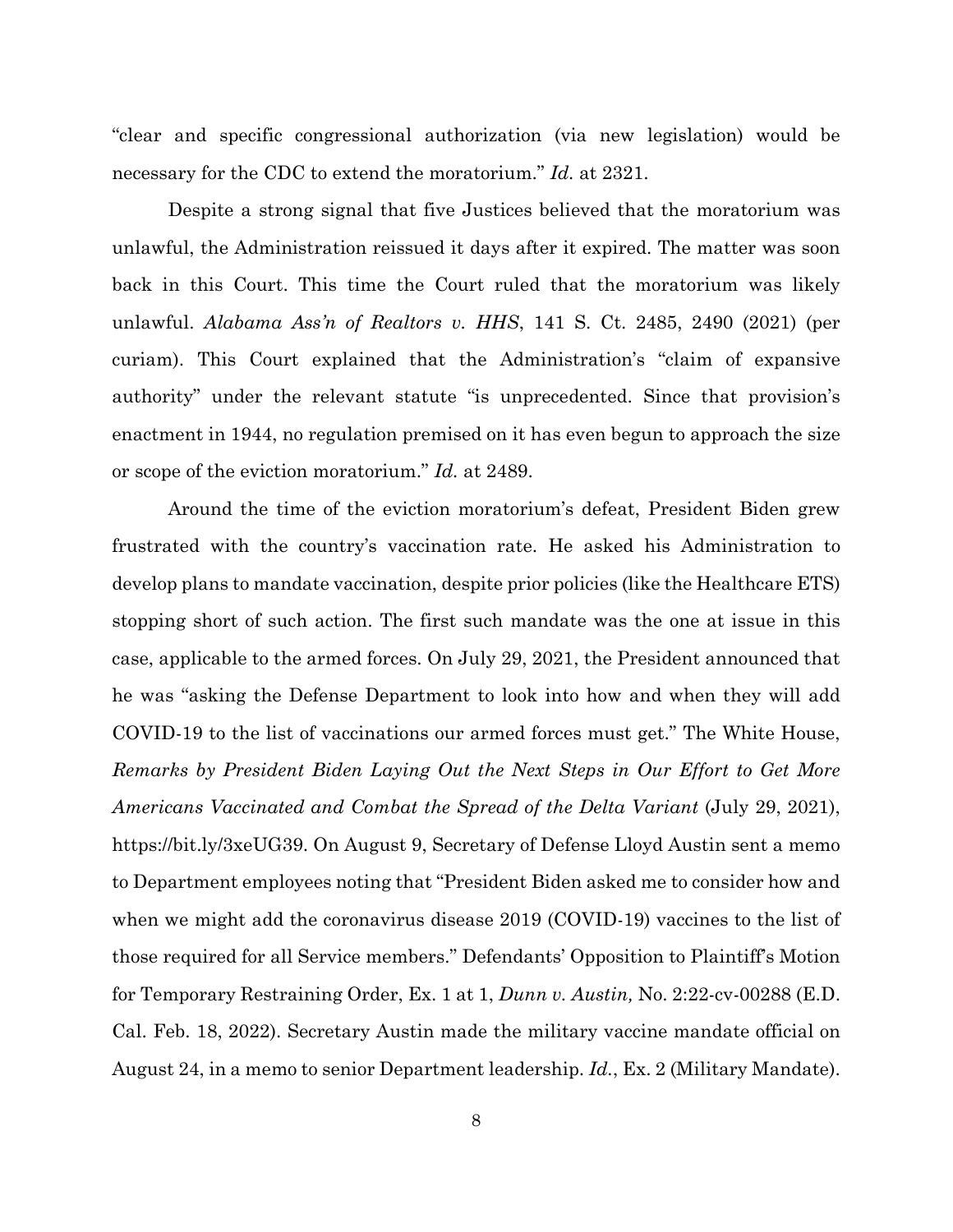This second memo departed from the Secretary's first by stating that the Mandate was being imposed not because the President wanted it, but because Secretary Austin "determined that mandatory vaccination against coronavirus disease 2019 (COVID-19) is necessary to protect the Force and defend the American people." *Id.* at 1.

On September 9, the President addressed the nation to outline further "new steps" that his Administration would be taking to fight COVID-19. The White House, *Remarks by President Biden on Fighting the COVID-19 Pandemic* (Sept. 9, 2021), https://bit.ly/3Ey4Zj6 (Sept. 9 Remarks). These steps included vaccine mandates for federal employees, federal contractors, private employers employing over 100 workers, and healthcare providers receiving Medicare or Medicaid funds. *Ibid.* These mandates were issued in the coming months, along with a mandate requiring workers and volunteers in federal Head Start education assistance programs to be vaccinated and children aged two and older in such programs to be masked. *See* Executive Order 14043, *Requiring Coronavirus Disease 2019 Vaccination for Federal Employees*, 86 Fed. Reg. 50989 (Sept. 9, 2021) (Federal Employee Mandate); Executive Order 14042, *Ensuring Adequate COVID Safety Protocols for Federal Contractors*, 86 Fed. Reg. 50985 (Sept. 9, 2021) (Federal Contractor Mandate); *COVID-19 Vaccination and Testing; Emergency Temporary Standard*, 86 Fed. Reg. 61402 (Nov. 5, 2021) (Private Employer Mandate); *Medicare and Medicaid Programs; Omnibus COVID-19 Health Care Staff Vaccination*, 86 Fed. Reg. 61555 (Nov. 5, 2021) (CMS Mandate); *Vaccine and Mask Requirements To Mitigate the Spread of COVID-19 in Head Start Programs*, 86 Fed. Reg. 68052 (Nov. 30, 2021) (Head Start Mandate).

These mandates were issued because the President's patience was "wearing thin" with the unvaccinated, whose "refusal has cost all of us." Sept. 9 Remarks*.*

2. The President's package of vaccine mandates was beset by clear problems. Litigation followed. And the Administration responded in a way that is now familiar.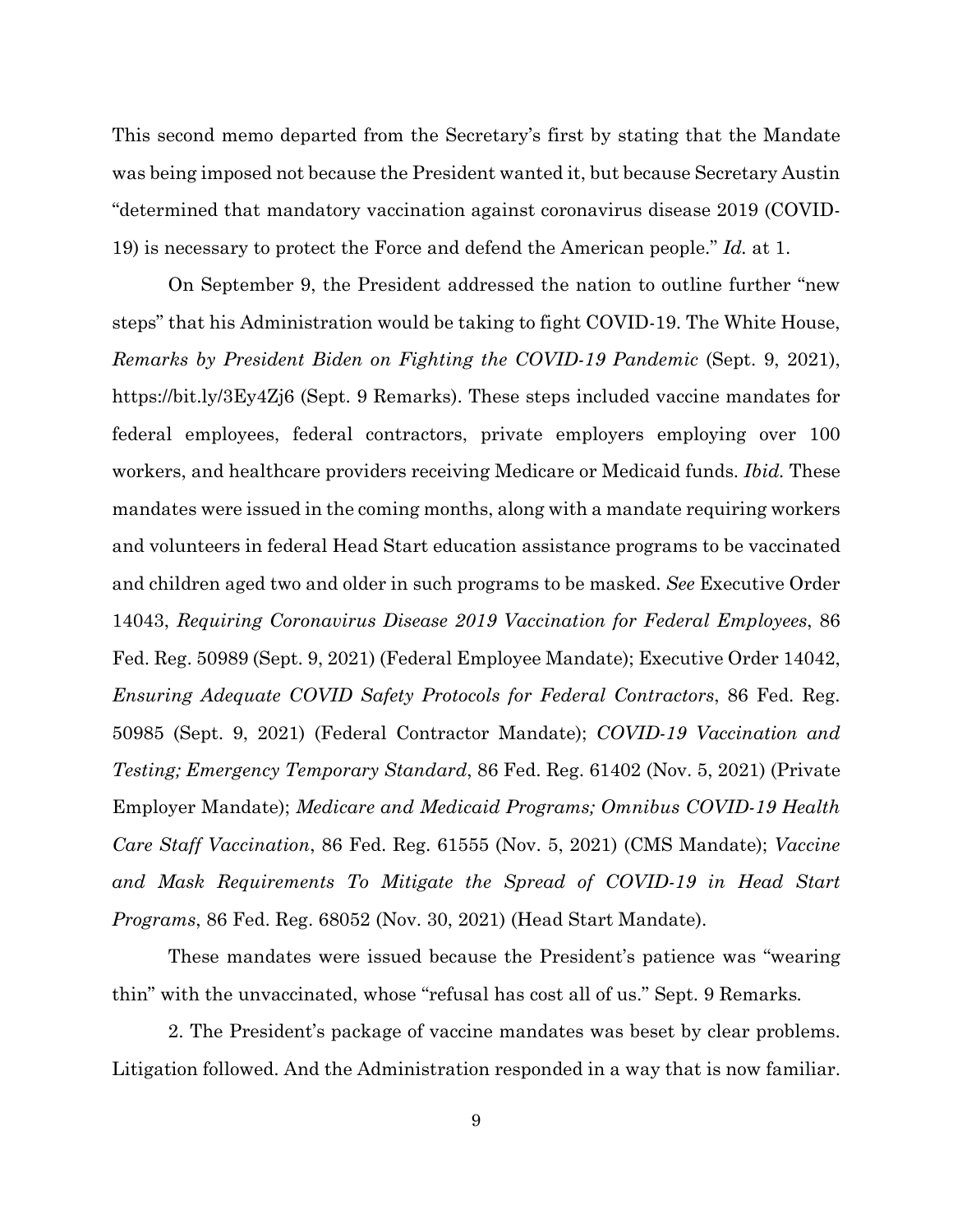Like the eviction moratorium, several mandates rested on unsound claims of legal authority. The best known of these is the Private Employer Mandate that—like the Healthcare ETS—was issued as an emergency temporary standard by OSHA under the Occupational Safety and Health Act, 29 U.S.C. § 651 *et seq.* That Act enables OSHA to set workplace "occupational safety or health standard[s]." *Id.* § 655(b). But unlike the Healthcare ETS, which aimed to address the specific occupational danger of COVID-19 transmission to healthcare workers, the Administration used the Private Employer Mandate as a broad public-health measure seeking to reach tens of millions of Americans. The Private Employer Mandate applied to all "employers with a total of 100 or more employees at any time the standard is in effect," requiring employees to either vaccinate or be tested weekly (at their own cost). 86 Fed. Reg. at 61403, 61437. The Mandate applied across all industries and did not account for how COVID-19 transmission may differ by occupation or workplace.

The President's Federal Contractor Mandate and Federal Employee Mandate also rested on strained claims of statutory authority. According to Executive Order 14042, the Federal Contractor Mandate was issued under the Federal Property and Administrative Services Act, 40 U.S.C. § 101 *et seq*. *See* 86 Fed. Reg. at 50985. As its name suggests, the Act is not a public-health statute. Instead, it enables the federal government's "economical and efficient" procurement of property and services. 40 U.S.C. § 101. Executive Order 14043 states that the Federal Employee Mandate was based on authority from 5 U.S.C. §§ 3301, 3302, and 7301. *See* 86 Fed. Reg. at 50989. These statutes say that the President "may prescribe regulations for the conduct of employees in the executive branch," 5 U.S.C. § 7301, "may prescribe rules governing the competitive service," *id.* § 3302, and "may ... prescribe such regulations for the admission of individuals into the civil service in the executive branch as will best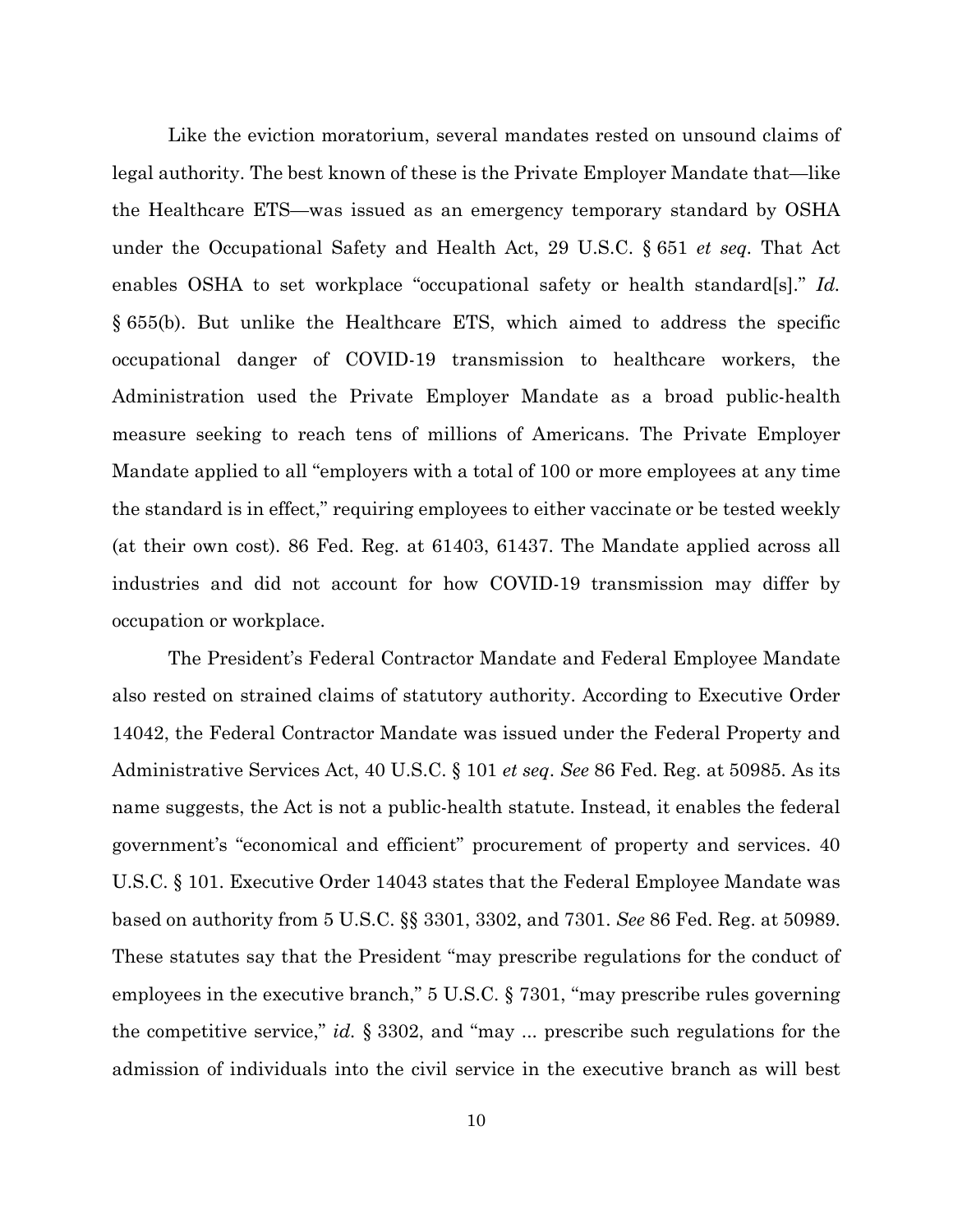promote the efficiency of that service," *id.* § 3301. The Administration read these general grants to provide a springboard to dictate that millions of federal employees must choose between vaccination or termination.

Lawsuits followed, challenging various mandates based on the absence of statutory authority and other legal flaws. In response, the Administration leaned on claims of deference and the unprecedented nature of the pandemic. In defending the Private Employer Mandate, it pointed to the "substantial deference" due to OSHA in its interpretation of the statute. Respondents' Emergency Motion to Dissolve Stay 17, *In Re: OSHA Rule on COVID-19 Vaccination and Testing*, 21 F.4th 357 (6th Cir. 2021) (No. 21-7000). The Administration argued that the Private Employer Mandate was designed to prevent "thousands of employee deaths and hundreds of thousands of hospitalizations," *id.* at 32, and that an order blocking the Mandate would "threaten" deaths and hospitalizations, *id.* at 50. *See also* Response in Opposition to the Applications for a Stay 40*, National Federation of Independent Business v. OSHA*, 142 S. Ct. 661 (2022) (Nos. 21A244 and 21A247) ("Applicants provide no basis for the Court to second-guess OSHA's judgment that the Standard is necessary to protect against a grave danger to younger unvaccinated employees."); *id.* at 17 ("[A]ny further delay in the implementation of the Standard will result in unnecessary illness, hospitalizations, and deaths because of workplace exposure to SARS-CoV-2.").

The Administration made similar arguments for deference in defending the Federal Contractor Mandate. It argued that "courts have respected the President's judgment that policies will enhance economy and efficiency in federal procurement, including by increasing the efficiency and productivity of federal contractor operations." Corrected Brief for Appellants 20, *Kentucky v. Biden*, 23 F.4th 585 (6th Cir. 2022) (No. 21-6147).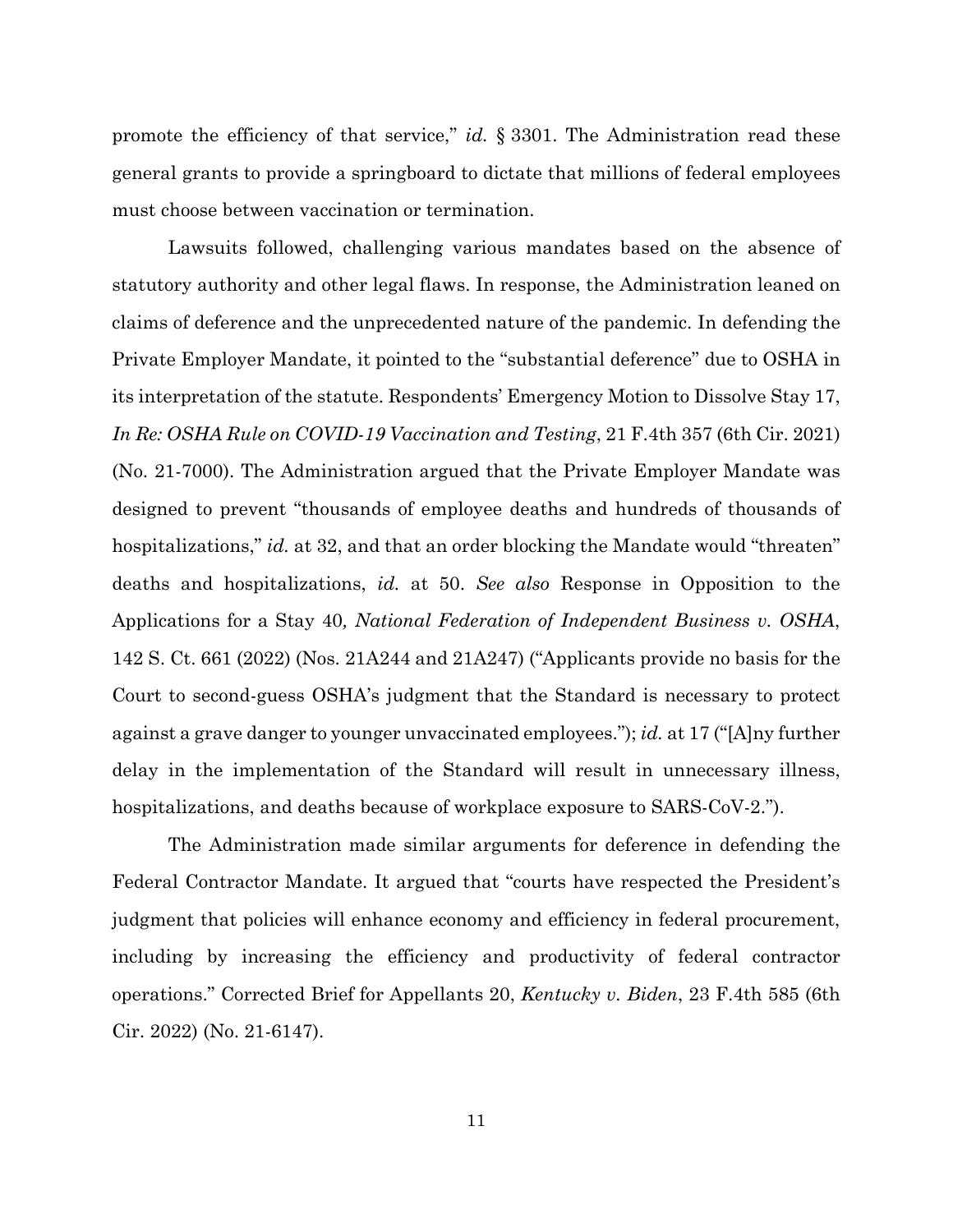In defending the Head Start Mandate, the Administration again relied on deference. It argued: "Because, at a minimum, nothing in the statute forecloses the agency's interpretation of the statute as including the authority to require masks and vaccinations, that interpretation also warrants deference." Defendants' Response in Opposition to Plaintiffs' Motion for Temporary Restraining Order and Preliminary Injunction 21-22, *Louisiana v. Becerra*, No. 3:21-CV-04370, 2022 WL 16571 (W.D. La. 2022).

As the courts considered the legality of the mandates, the Administration stepped up its rhetoric. On December 16, 2021, President Biden told the unvaccinated that "we are looking at a winter of severe illness and death—if you're unvaccinated for themselves, their families, and the hospitals they'll soon overwhelm." The White House, *Remarks by President Biden After Meeting with Members of the COVID-19 Response Team* (Dec. 16, 2021), https://bit.ly/3reZz8D. The White House reaffirmed that position a day later. The White House, *Press Briefing by White House COVID-19 Response Team and Public Health Officials* (Dec. 17, 2021), https://bit.ly/3v525zj ("For the unvaccinated, you're looking at a winter of severe illness and death for yourselves, your families, and the hospitals you may soon overwhelm.").

3. As litigation progressed, the Administration's package of vaccine mandates began to fall apart. The Fifth Circuit almost immediately stayed the Private Employer Mandate, ruling that "its promulgation grossly exceeds OSHA's statutory authority." *BST Holdings, LLC v. OSHA*, 17 F.4th 604, 612 (5th Cir. 2021). Soon, the Private Employer Mandate reached this Court. In language echoing *Alabama Ass'n of Realtors*, this Court stayed the Private Employer Mandate, finding it "telling that OSHA, in its half century of existence, has never before adopted a broad public health regulation of this kind—addressing a threat that is untethered, in any causal sense, from the workplace." *National Federation of Independent Business v. OSHA*, 142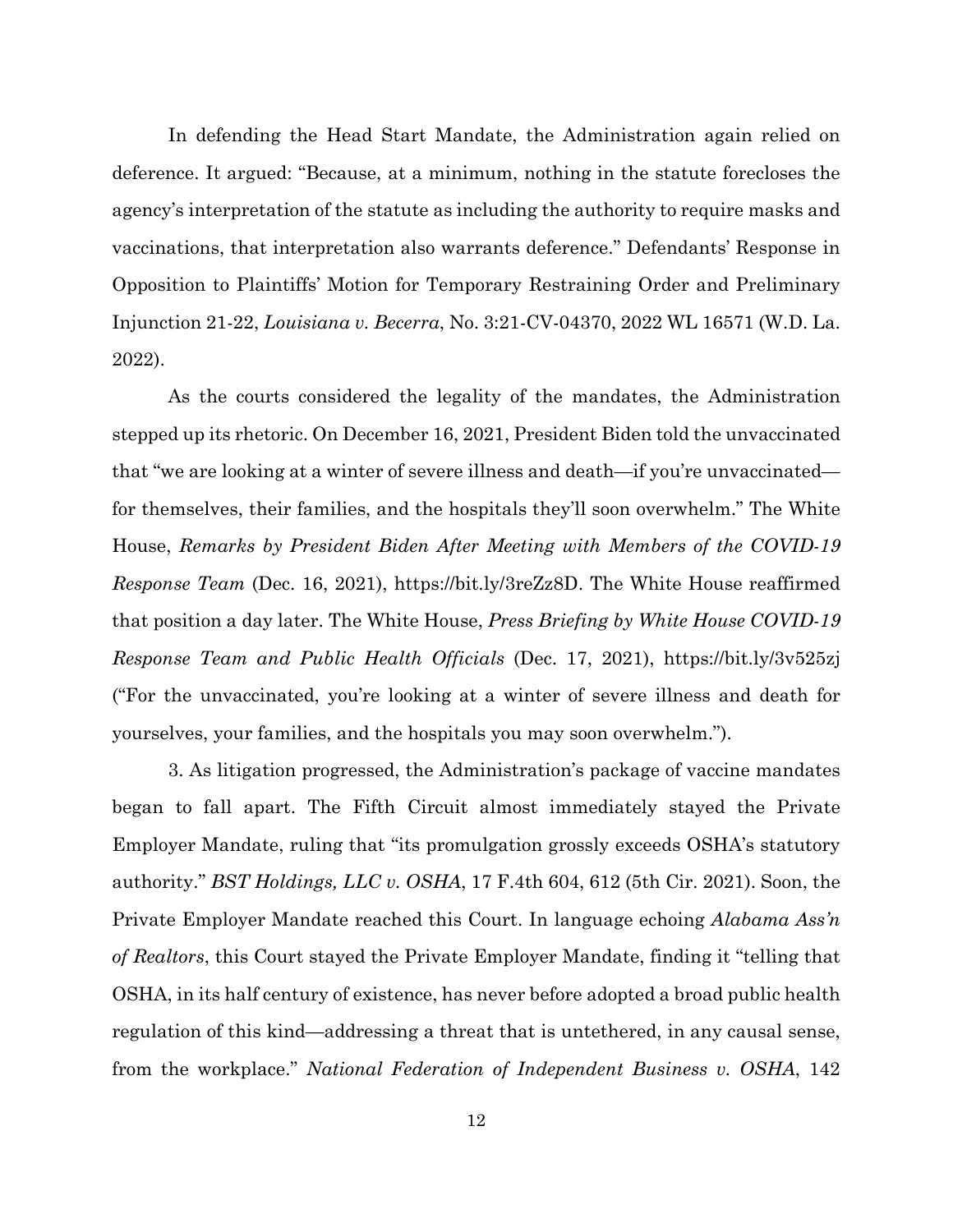S. Ct. 661, 666 (2022) (per curiam). "This 'lack of historical precedent,' coupled with the breadth of authority that the Secretary now claims, is a 'telling indication' that the mandate extends beyond the agency's legitimate reach." *Ibid.* The Private Employer Mandate was withdrawn after the Court's decision, though OSHA left it in place as a proposed rule for possible future adoption. *COVID-19 Vaccination and Testing; Emergency Temporary Standard*, 87 Fed. Reg. 3928 (Jan. 26, 2022).

Lower courts enjoined the Federal Employee Mandate, Federal Contractor Mandate, and Head Start Mandate, holding each to have been issued without (or likely without) statutory authority.

In *Kentucky v. Biden*, 23 F.4th 585 (6th Cir. 2022), the Sixth Circuit declined to stay an injunction of the Federal Contractor Mandate, explaining that, "[b]y its plain text, the [Federal Property and Administrative Services] Act does not authorize the contractor mandate. The government itself offers virtually no textual analysis, which is unsurprising given that the text undermines its position." *Id.* at 604. District courts, too, found this mandate likely to be without statutory authority. *E.g.*, *Georgia v. Biden*, — F. Supp. 3d —, No. 1:21-CV-163, 2021 WL 5779939, at \*9 (S.D. Ga. Dec. 7, 2021) ("While the Procurement Act explicitly and unquestionably bestows some authority upon the President, the Court is unconvinced ... that it authorized him to direct the type of actions by agencies that are contained in EO 14042.").

The Federal Employee Mandate was enjoined nationwide when a court held that each of the three statutory provisions cited by Executive Order 14043 was inadequate. *Feds for Medical Freedom v. Biden*, — F. Supp. 3d —, No. 3:21-CV-356, 2022 WL 188329, at \*4-6, \*7 (S.D. Tex. Jan. 21, 2022). The Fifth Circuit declined to stay the injunction pending appeal. *Feds for Medical Freedom v. Biden*, 25 F.4th 354, 355 (5th Cir. 2022) (per curiam). Although a divided Fifth Circuit panel just vacated the district court's decision, it did so on jurisdictional grounds without contesting the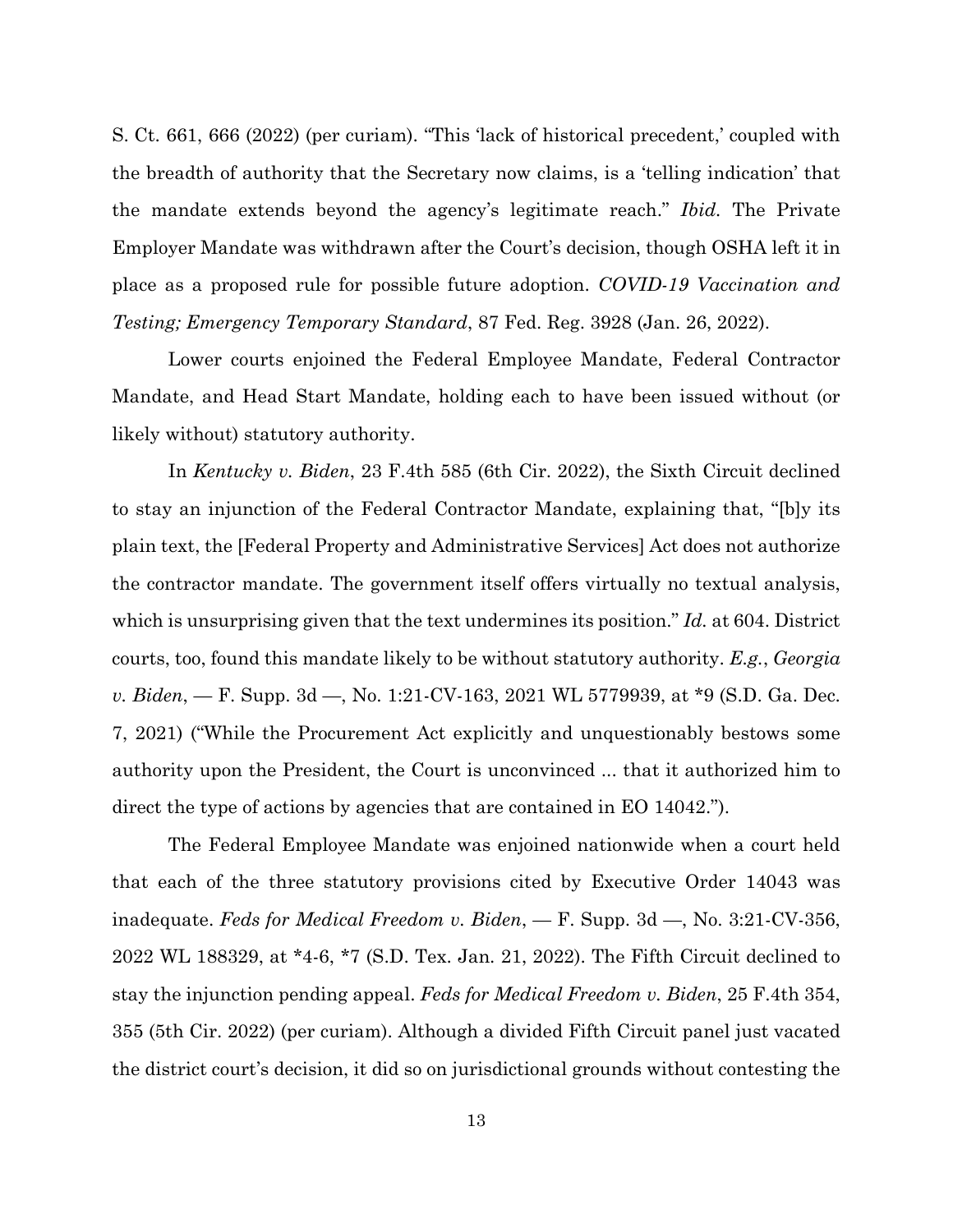lower court's merits ruling that the Mandate was issued without legal authority. *Feds for Medical Freedom v. Biden*, — F.4th —, No. 22-40043, 2022 WL 1043909, at \*6 (5th Cir. Apr. 7, 2022).

The Head Start Mandate was enjoined in 25 states. *See Louisiana v. Becerra*, — F. Supp. 3d —, No. 3:21-CV-04370, 2022 WL 16571, at \*11 (W.D. La. Jan. 1, 2022) ("This Court has no hesitation in finding that the Head Start Mandate is a decision of vast economic significance and that Congress has not clearly spoken to give Agency Defendants the authority to impose it."); *Texas v. Becerra*, — F. Supp. 3d —, No. 5:21- CV-300, 2021 WL 6198109, at \*11 (N.D. Tex. Dec. 31, 2021) ("Congress's failure to use 'exceedingly clear language' in any part of the statute further supports what the plain language of 'performance standards' indicates: defendants do not have authority to issue the mask and vaccine mandates at issue here."). The federal government did not appeal from these injunctions against the Head Start Mandate.

Only the CMS Mandate has survived direct scrutiny by this Court (the Court has faced the Military Mandate only when considering individual exemptions). The CMS Mandate rests on 42 U.S.C. § 1395x(e)(9), which permits the Secretary of Health and Human Services to impose conditions on the receipt of Medicare and Medicaid funds that he finds "necessary in the interest of the health and safety of individuals who are furnished services." This nexus to protecting the "health and safety" of patients was central to this Court's decision to lift a stay on the CMS Mandate. *Biden v. Missouri,* 142 S. Ct. 647, 652 (2022) (per curiam) (quoting statute). The Court reasoned that "[i]t would be the 'very opposite of efficient and effective administration for a facility that is supposed to make people well to make them sick with COVID-19.'" *Ibid.* (quoting *Florida v. HHS*, 19 F.4th 1271, 1288 (11th Cir. 2021)).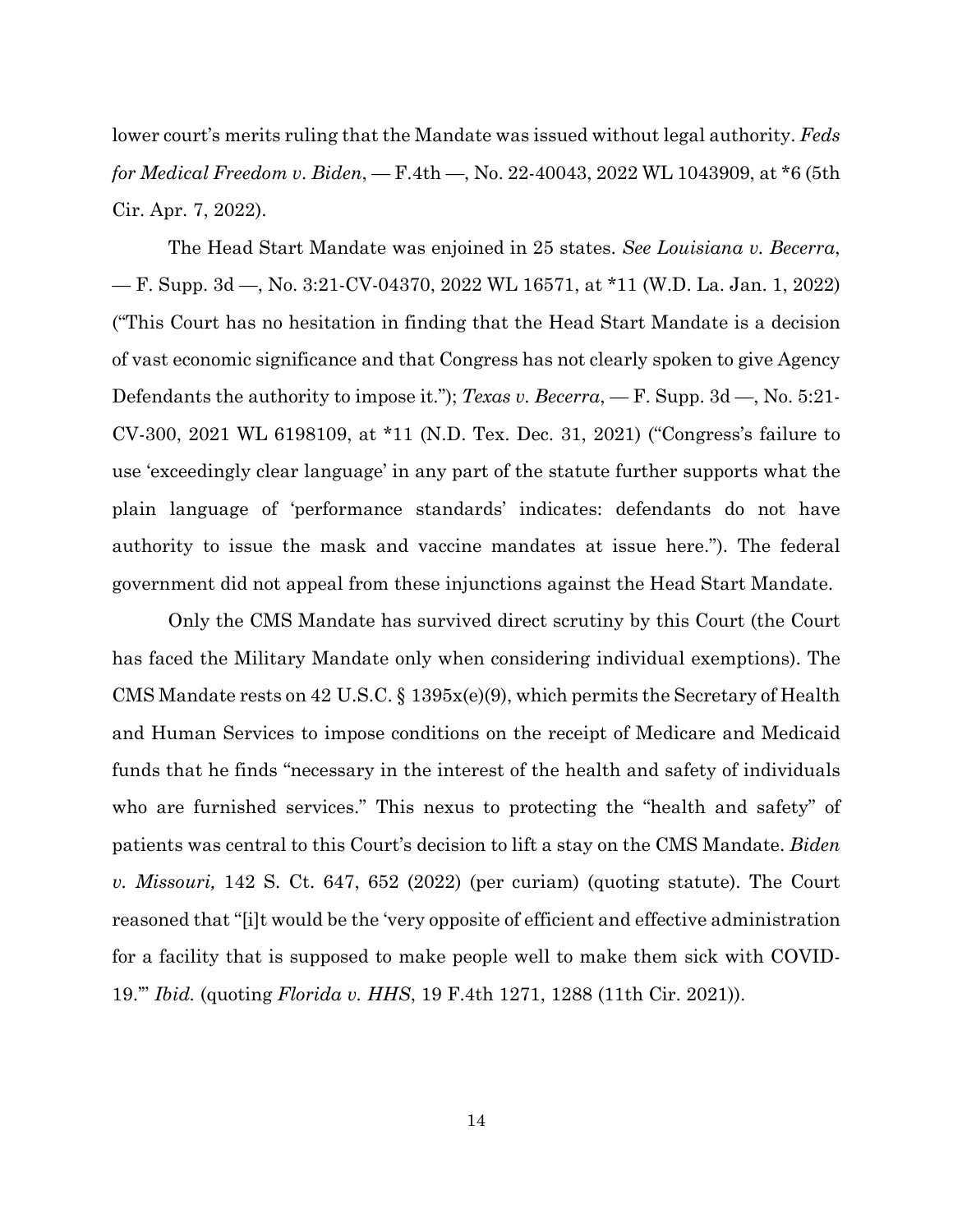4. As the Administration's package of vaccine mandates was falling apart, many recognized that the package was not issued based on considered judgments of facts and circumstances, and was driven instead by political considerations.

The Private Employer Mandate, for example, was ostensibly designed to protect employees from hazards of the workplace. 86 Fed. Reg. at 61403 (contending that the "ETS is necessary to protect unvaccinated workers from the risk of contracting COVID-19 at work"). Yet the Mandate's terms contradicted that purpose. It applied on its face to all industries while simultaneously exempting employers with 99 or fewer employees from the emergency measure. *Ibid.* This inconsistent reasoning was cleared up by the White House Chief of Staff's decision to retweet a commentator stating that OSHA was using the vaccine mandate as "the ultimate work-around" for the government to mandate vaccinations. Callie Patteson, *Biden chief apparently admits vaccine mandate 'ultimate work-around*,*'* N.Y. Post (Sept. 10, 2021).

Courts recognized the discrepancy between the Private Employer Mandate's stated workplace nexus and the President's desire to mandate vaccination nationwide. As a Member of this Court noted, "[i]t seems, too, that the agency pursued its regulatory initiative only as a legislative 'work-around.'" *National Federation of Independent Business*, 142 S. Ct. at 668 (Gorsuch, J., concurring) (quoting *BST Holdings*, 17 F.4th at 612). At oral argument, the Chief Justice had similarly observed: "It seems to me that it's that the government is trying to work across the waterfront and it's just going agency by agency. I mean, this has been referred to, the approach, as a workaround." Oral Argument Tr. 79, *National Federation of Independent Business v. OSHA*, 142 S. Ct. 661 (2022) (Nos. 21A244 and 21A247); *see also BST Holdings,* 17 F.4th at 612 ("After the President voiced his displeasure with the country's vaccination rate in September, the Administration pored over the U.S.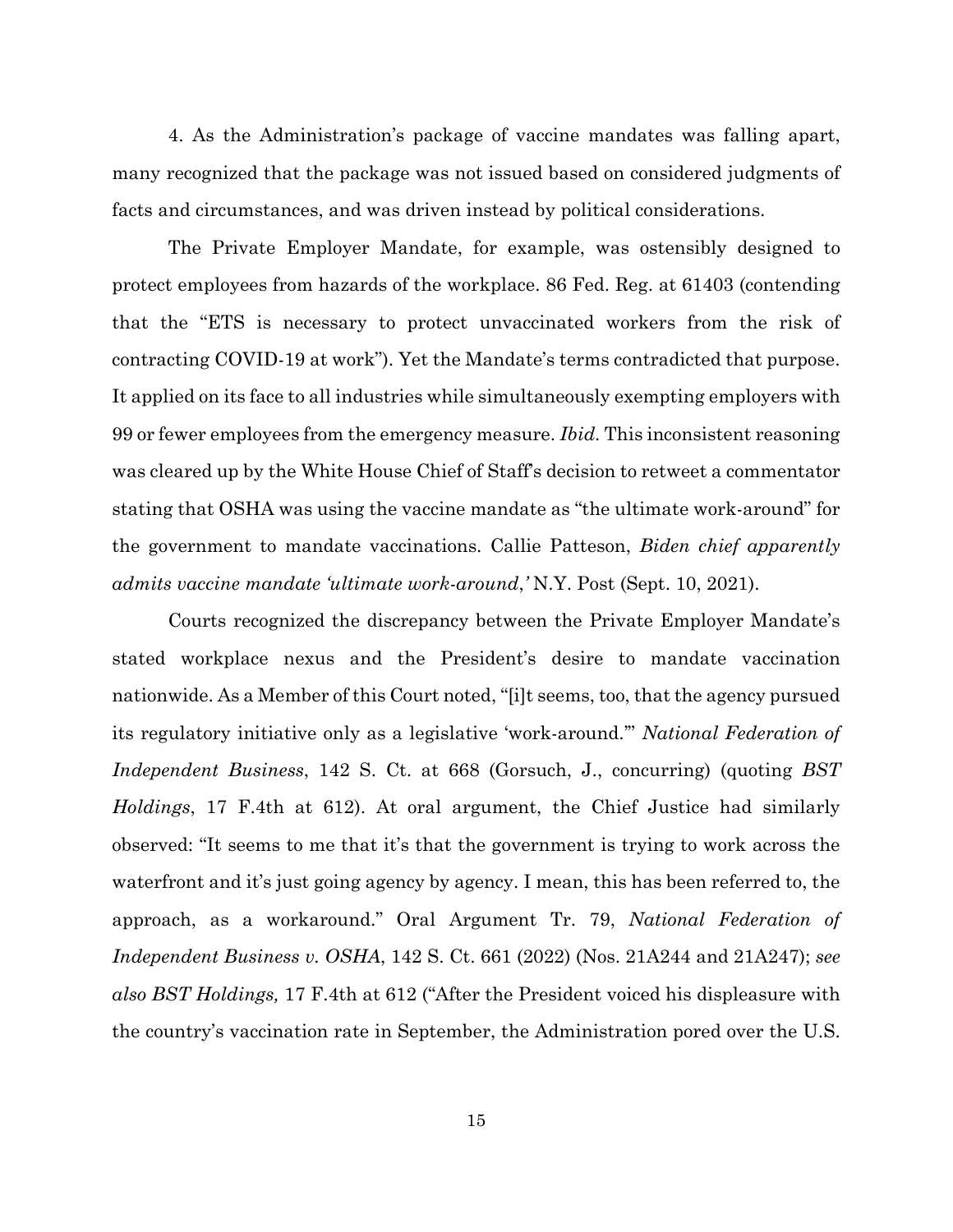Code in search of authority, or a 'work-around,' for imposing a national vaccine mandate.") (internal footnotes omitted).

The mandates are also inconsistent with prior Administration COVID-19 actions that did not mandate vaccination. As one example, the CMS Mandate is inconsistent with the earlier Healthcare ETS, which also applied to frontline healthcare workers but omitted any vaccination requirement. The Healthcare ETS omitted this requirement despite recognizing that vaccines were "safe and highly effective," 86 Fed. Reg. at 32377, even though vaccines were widely available at the time, and even though 37 million fewer persons were fully vaccinated. *See CDC COVID Data Tracker*, CDC.gov, https://covid.cdc.gov/covid-data-tracker/.

The Administration's own actions also called into question the claimed need for any nationwide mandate. None of the Federal Employee Mandate, Federal Contractor Mandate, CMS Mandate, Head Start Mandate, or Military Mandate provides an option for employees to produce periodic negative tests or mask as an alternative. Yet the Private Employer Mandate—which potentially affected 84 million Americans—said that a test-and-mask alternative provided "roughly equivalent protection" to vaccination. 86 Fed. Reg. at 61515.

These statements and actions, when taken together with the repeated judicial recognition that the Administration exceeded its legal authority, erode claims that the Administration's pandemic response has been motivated by sound, detached judgments on public-health considerations. The Administration's political motivations explain why, when it became clear that most Americans were vaccinated and were tiring of COVID-19 restrictions, the President began to claim the benefits of rolling back those restrictions. At his recent State of the Union Address, he touted that under new CDC guidelines "most Americans in most of the country can now be mask free" and that "based on the projections, more of the country will reach that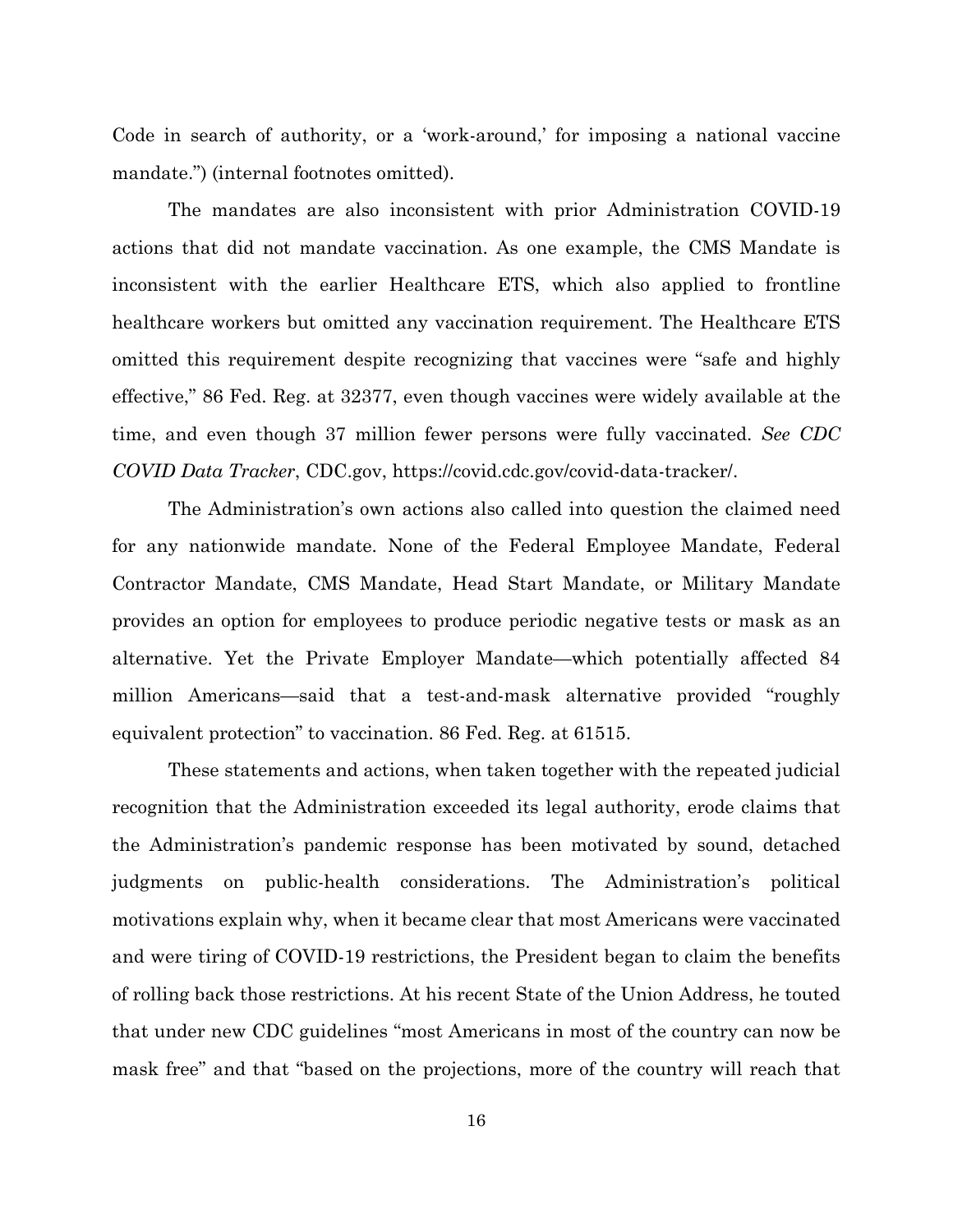point across the next couple of weeks." The White House, *Remarks of President Joe Biden—State of the Union Address As Prepared for Delivery* (Mar. 1, 2022), https://bit.ly/3vbb8P0. Yet, despite trying to reap the benefits of a world in which COVID-19 is no longer the grave threat that the Administration once claimed, the Administration still presses forward with its mission to mandate vaccination.

5. Into this comes Lt. Col. Dunn. Lt. Col. Dunn was commissioned in the U.S. Air Force in 2003 and flew bomber missions over Afghanistan in three combat tours. Application 2. He left active duty and joined the Air Force Reserve in 2014, where he has been active in planning missions. *Id.* at 3*.* On August 21, 2021, he took command of the 452nd Contingency Response Squadron. *Ibid.* He will qualify for a military pension next year. *Ibid.*

The denial of Lt. Col. Dunn's request for a religious exemption from the Military Mandate was based on a stated interest in military readiness. Response to Emergency Motion for Injunction Pending Appeal 13-14, *Dunn v. Austin*, No. 22- 15286 (9th Cir. Mar. 16, 2022). In defending the denial, the Administration has again claimed deference, emphasizing the military context. *Id.* at 11-12 (quoting *Goldman,*  475 U.S. at 507, for the proposition that "[c]ourts must give great deference to the professional judgment of military authorities concerning the relative importance of a particular military interest"); *see also id.* at 12 n.2, 16, 18.

Even putting aside the Administration's broader COVID-19 response, the facts undermine the Administration's claim to deference for its near-blanket denial of religious exemptions from the Military Mandate. The Military Mandate applies to a population in which only 94 deaths have been reported in 394,293 reported cases, a fatality rate of 0.02%. U.S. Department of Defense, *Coronavirus: DOD Response,*  https://www.defense.gov/Spotlights/Coronavirus-DOD-Response/ (last visited Apr. 11, 2022). Only 2,597 of those 392,353 cases have resulted in hospitalization, a rate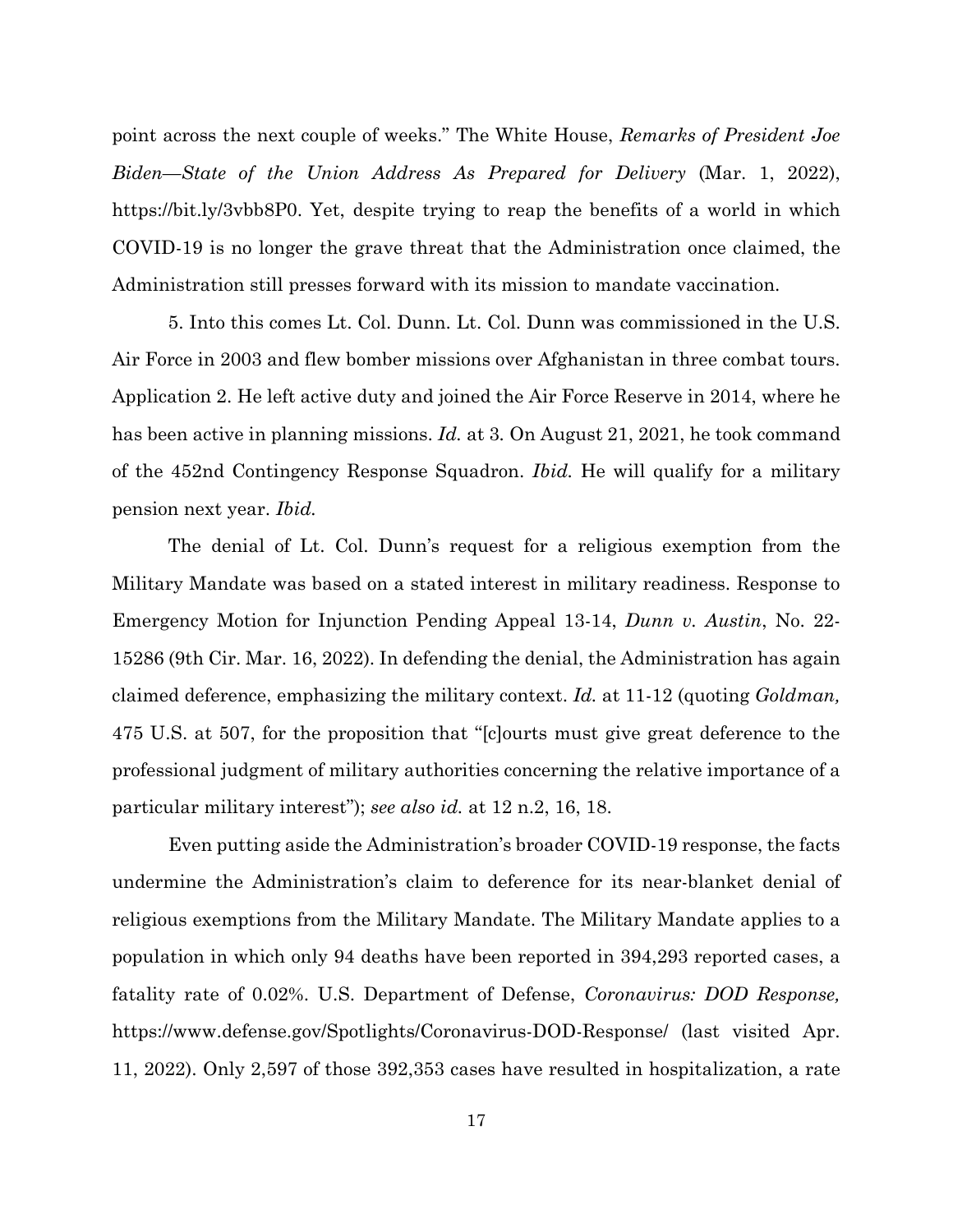of 0.66%. *Ibid.* And those numbers drop when one looks only at the U.S. Air Force, in which Lt. Col. Dunn serves. Of the 92,924 reported cases, only 15 deaths have occurred and 53 hospitalizations, 0.016% and 0.057% respectively. U.S. Air Force, *DAF COVID-19 Statistics—April 5, 2022*, https://www.af.mil/News/Article-Display/Article/2989918/daf-covid-19-statistics-apr-5-2022/ (last visited Apr. 11, 2022). These statistics reflect the entire pandemic, do not reflect unreported cases, and do not reflect the fact that cases, hospitalizations, and deaths are likely lower now due to vaccination and natural immunity. Against this backdrop of very low risk to servicemembers, the Air Force has approved almost no religious exemptions. Of the 7,693 requests for such exemptions, 32 have been granted. *Ibid.* Even accounting for the 2,827 requests still pending, that results in a denial rate of 99.34%. *Ibid.*

The Administration's nearly 100% denial rate for religious exemptions suggests—just standing on its own—that the Administration has cast aside RFRA's demands to pursue a political decision to mandate widespread vaccination. The Administration appears to be using another "work-around"—overstepping statutory limits to achieve a higher vaccination rate, as it did with the eviction moratorium and with its vaccine mandates. *BST Holdings*, 17 F.4th at 612.

When considered within its broader response to the pandemic, the denial rate takes on a different cast. It supports the view that the Administration is again advancing political judgments rather than making sound decisions on health. The amici States speak from experience in concluding that the Administration's nearblanket refusal to grant religious exemptions is not credible and that its denial in this case is not entitled to deference.

Amici regularly must account for and respect religious liberties when pursuing compelling government interests—managing prisons, maintaining public order and safety, enforcing drug laws, policing, halting violence, exercising stewardship over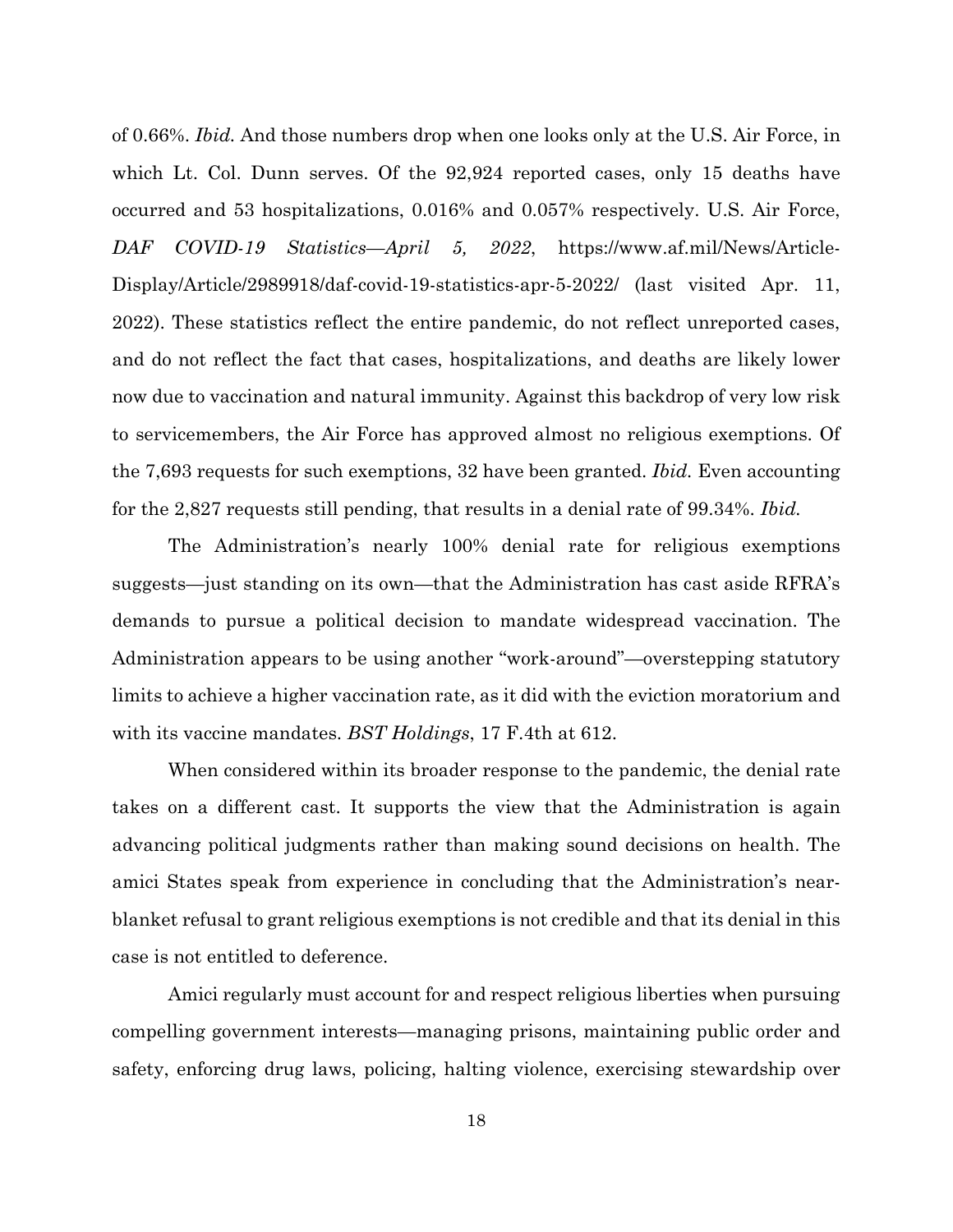public property, and more. Holding the balance true can be challenging. And some matters warrant particular respect for government assessments, such as maintaining order in prisons or readiness of the military. But that balancing can be achieved while respecting religious freedom. *See Ramirez,* 2022 WL 867311, at \*9-10.

In the pandemic itself, amici have direct experience balancing the need to protect public health while respecting religious exercise. In Mississippi, for example, Governor Reeves issued an executive order early in the pandemic that limited public gatherings of more than ten citizens at a time and prohibited in-person dining at restaurants and bars. Miss. Executive Order 1463 at 2 (Mar. 24, 2020). But the order also recognized that religious entities—like churches—were essential businesses or operations. *Id.* at 5. The balance allowed Mississippi to manage COVID-19's effects without sacrificing its citizens' religious liberties. Other amici have struck a balance and left religious liberty to flourish even as they combatted the pandemic.

Given the States' experience in addressing COVID-19 in their own borders and in challenging the Administration's COVID-19 policies, the States have seen that the Administration has fallen short in respecting the limitations on its authority. The Administration has acted despite legal limitations and then asked for deference to its judgments. But it is "not enough" to "defer to [an official's] determination" about when an individual's religious liberties must give way, particularly where history provides good reason to question that determination. *Ramirez,* 2022 WL 867311, at \*10. The history detailed above gives good reason to question the decision here. *Supra* at 6-17. Lt. Col. Dunn does not ask for the Air Force to be precluded from considering his vaccination status when making operational decisions. He does not seek to be returned to his position in command. Rather, he seeks to prevent future adverse action from being taken against him. The Administration can hold true the balance between its important interests and a servicemember's sincerely held religious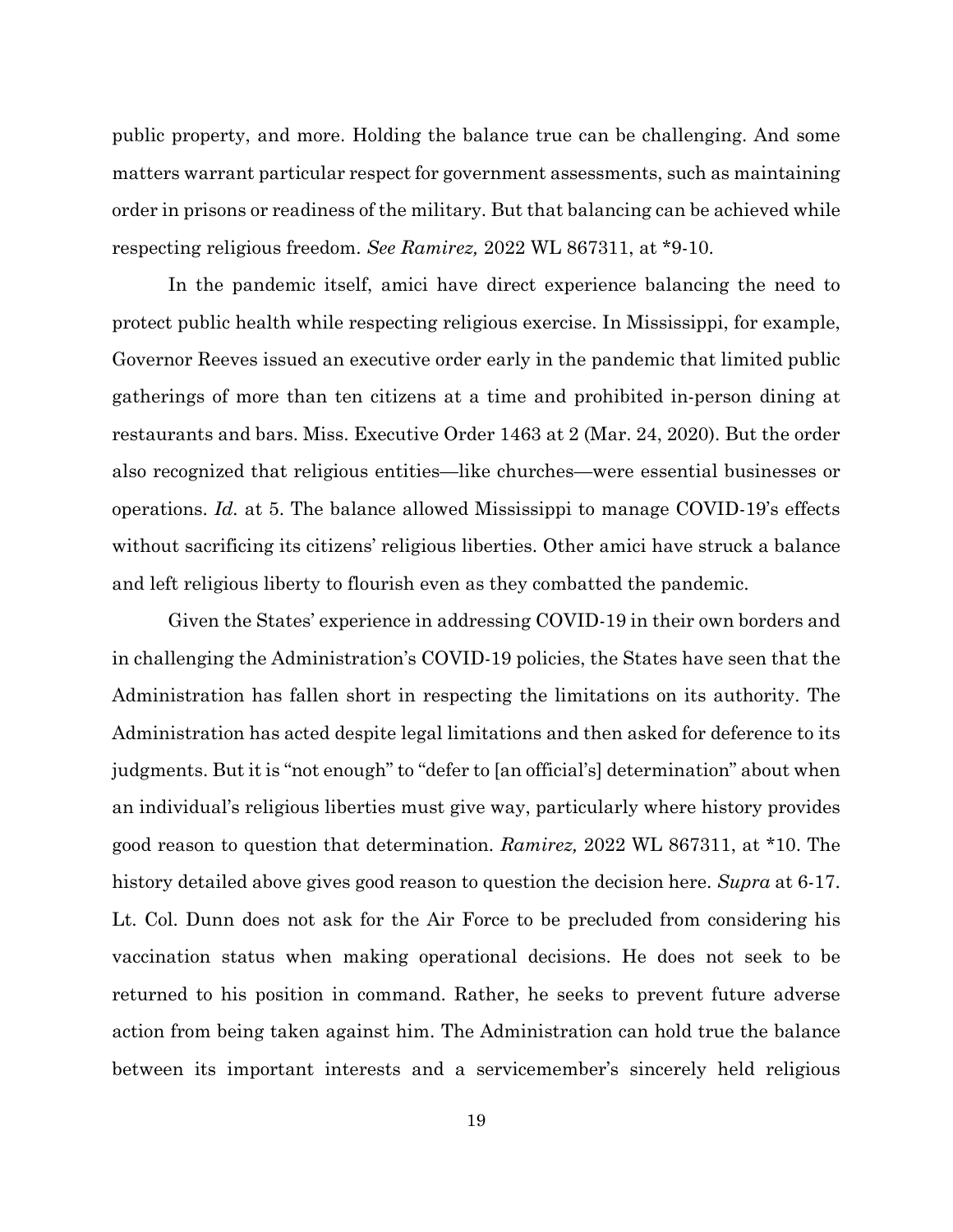beliefs. *Cf. Austin v. U.S. Navy Seals 1-26*, — S. Ct. —, No. 21A477, 2022 WL 882559, at \*1 (U.S. Mar. 25, 2022) (granting partial stay that respected military's need to make deployment and operational determinations, but leaving in place injunctive relief allowing respondents to continue serving their country without facing discipline or discharge). That is what Lt. Col. Dunn seeks and, on the facts here, that is the relief that he should be granted.

### **CONCLUSION**

The application should be granted.

Respectfully submitted.

LYNN FITCH Attorney General WHITNEY H. LIPSCOMB Deputy Attorney General SCOTT G. STEWART Solicitor General  *Counsel of Record* JUSTIN L. MATHENY JOHN V. COGHLAN Deputy Solicitors General MISSISSIPPI ATTORNEY GENERAL'S OFFICE P.O. Box 220 Jackson, MS 39205-0220 scott.stewart@ago.ms.gov (601) 359-3680 *Counsel for Amici Curiae*

April 12, 2022